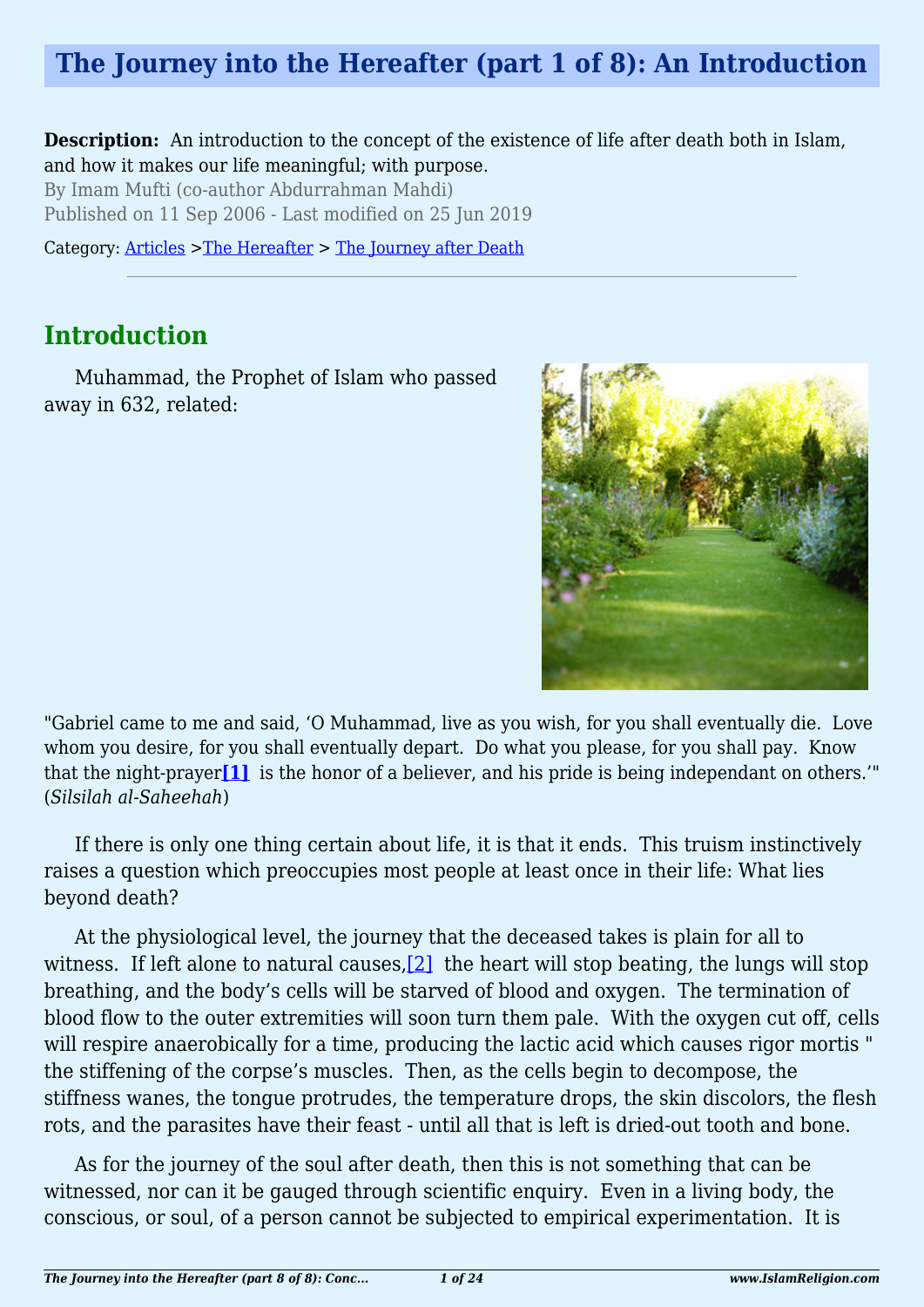simply beyond human control. In this regard, the concept of a Hereafter - a life beyond death, resurrection, and a Day of Reckoning; not to mention the existence of a Divine, Omnipotent Creator, His angels, destiny, and so on - comes under the subject of belief in the unseen. The only way in which man can come to know anything of the unseen world is through divine revelation.

### **"And with God are the keys of the unseen, none knows them but He. And He knows whatever there is in (or on) the earth and in the sea; not a leaf falls, but He knows it. There is not a grain in the darkness of the earth, nor anything fresh or dry, but is written in a Clear Record." (Quran 6:59)**

While what has come down to us of the Torah, the Psalms, the Gospel - the scriptures revealed to early prophets - all speak of a Hereafter, it is only through God's Final Revelation to humanity, the Holy Quran, as revealed to His Final Prophet, Muhammad, that we learn most about the afterlife. And as the Quran is, and will forever remain, preserved and uncorrupted by human hands, the insight it gives us into the world of the unseen is, for the believer, as factual, real and true as anything that can be learnt through any scientific endeavor (and with a zero margin of error!).

### **"…We have neglected nothing in the Book; then unto their Lord they shall all be gathered." (Quran 6:38)**

Coupled with the question of what happens after we die, is the question: Why are we here? For if there is indeed no greater purpose to life (that is, greater than simply living life itself), the question of what happens after death becomes academic, if not pointless. It is only if one first accepts that our intelligent design, our creation, necessitates an intelligence and designer behind it, a Creator who will judge us for what we do, that life on earth carries any significant meaning.

### **"Then did you think that We created you in vain and that to Us you would not be returned? Therefore exalted be God, the Sovereign, the Truth; no deity is there save Him, Lord of the Supreme Throne." (Quran 23:115-116)**

If aught else, a discerning person would be forced to conclude that life on earth is full of injustice, cruelty and oppression; that the law of the jungle, survival of the fittest, is what is paramount; that if one cannot find happiness in this life, whether due to an absence of material comforts, physical love, or other joyous experiences, then life is simply not worth living. In fact, it is precisely because a person despairs of this worldly life while having little, no, or imperfect faith in an afterlife, that they may commit suicide. After all, what else do the unhappy, unloved and unwanted; the dejected, (desperately) depressed and despairing have to lose?[!\[3\]](#page-2-2)

### <span id="page-1-0"></span>**"And who despairs of the Mercy of his Lord except those who are astray?" (Quran 15:56)**

So can we accept that our death is limited to mere physiological termination, or that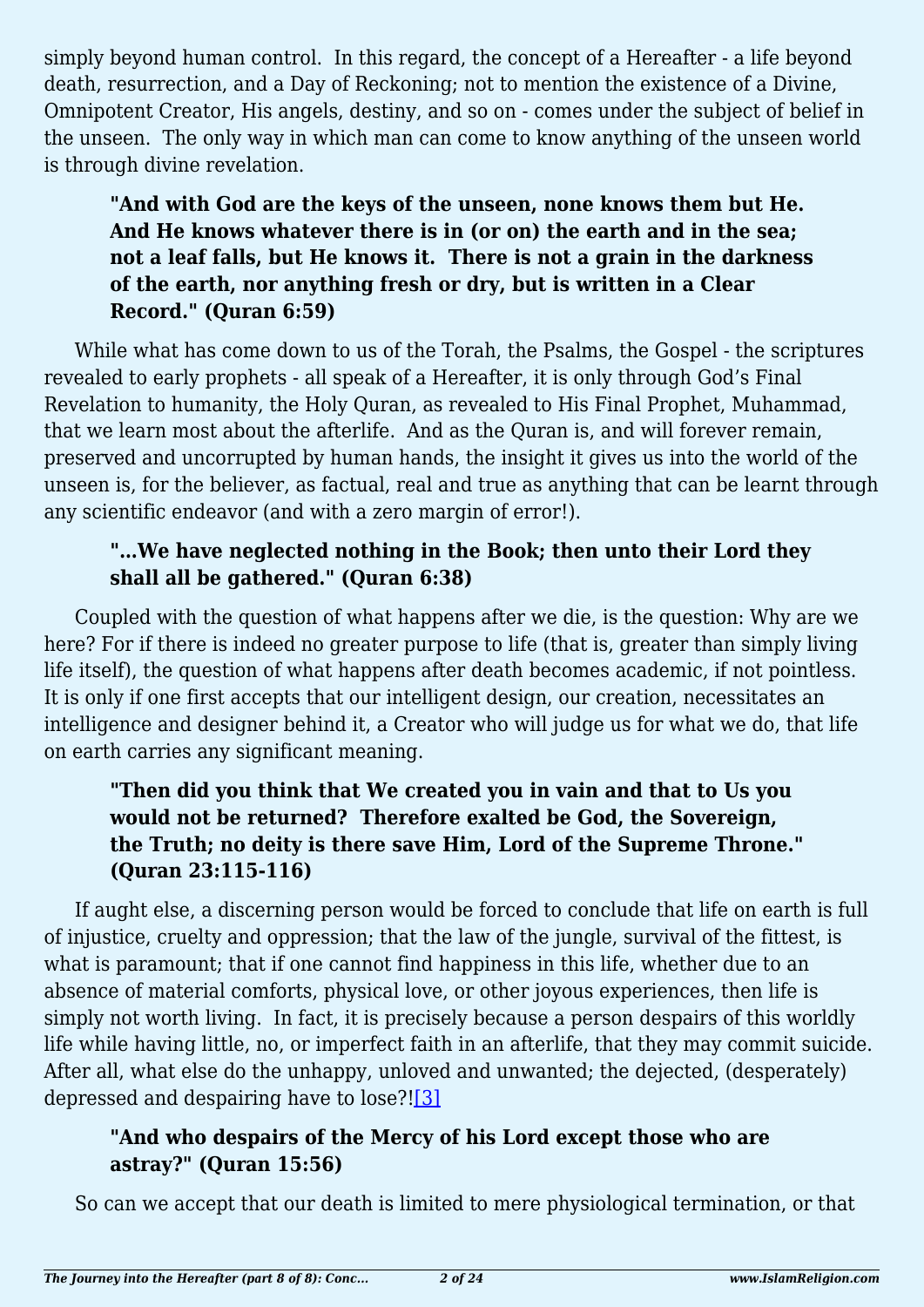life is merely a product of blind, selfish evolution? Surely, there is more to death, and so to life, than this.

Endnotes:

<span id="page-2-0"></span>[\[1\]](#page-0-0) Formal prayers (*salat*) prayed voluntarily at night after the last (*isha*) and before the first (*fajr*) of the five daily prayers. The best time to pray them is in the final third of the night.

<span id="page-2-1"></span>[\[2\]](#page-0-1) Although a heart can be kept artificially beating, and blood artificially pumping, if the brain is dead, so too is the being as a whole.

<span id="page-2-2"></span>[\[3\]](#page-1-0) According to a United Nations report marking 'World Suicide Prevention Day', "*More people kill themselves each year than die from wars and murders combined ... Some 20 million to 60 million try to kill themselves each year, but only about a million of them succeed.*" (Reuters, September 8, 2006)

## **The Journey into the Hereafter (part 2 of 8): The Believer in the Grave**

**Description:** A description of the life in the grave between death and Judgment Day for the faithful believers.

By Imam Mufti (co-author Abdurrahman Mahdi) Published on 11 Sep 2006 - Last modified on 25 Jun 2019

Category: [Articles](http://www.islamreligion.com/articles/) >[The Hereafter](http://www.islamreligion.com/category/59/) > [The Journey after Death](http://www.islamreligion.com/category/62/)

# **A Grave World**

We will now take a brief look at the journey of the soul after death. This is truly an amazing story, all the more so because it is true and one which we all must take. The sheer depth of knowledge we have concerning this journey, its precision and detail, is a manifest sign that Muhammad was truly God's Last Messenger to humanity. The revelation he received and then communicated to us from His Lord is as unambiguous in its description of the afterlife as it comprehensive. Our glimpse into this knowledge will begin with a brief exploration of the journey of the believing soul from the moment of death to its final resting place in Paradise.

When a believer is about to depart this world, angels with white faces come down from the heavens and say:

"O peaceful soul, come out to forgiveness from God and His pleasure." (*Hakim and others*)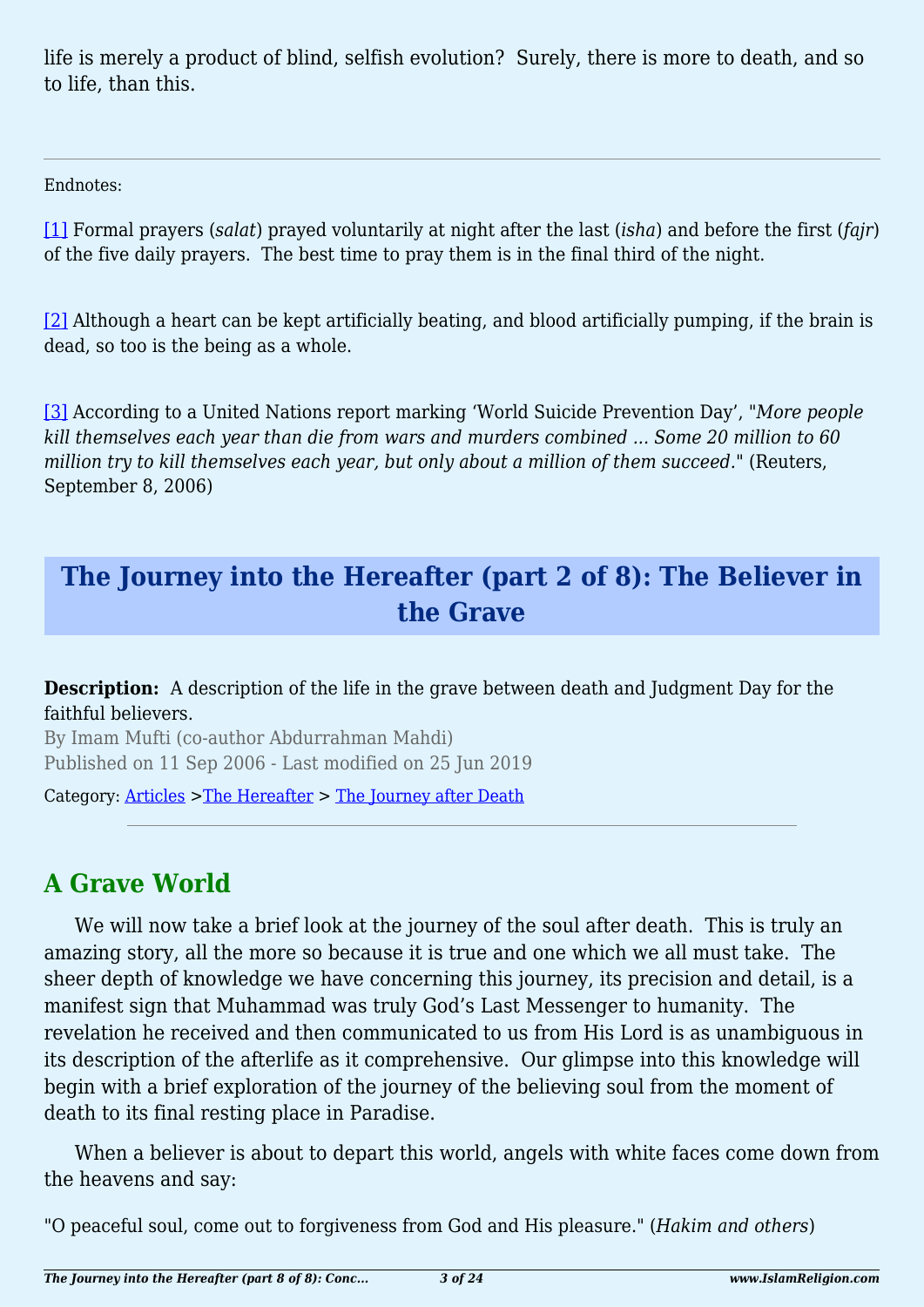The believer will look forward to meeting his Creator, as the Prophet, may the mercy and blessings of God be upon him, explained:

"…when the time of the death of a believer approaches, he receives the good news of God's pleasure with him and His blessings upon him, and so at that time nothing is dearer to him than what lies ahead of him. He therefore loves meeting God, and God loves meeting him." (*Saheeh Al-Bukhari*)

The soul peacefully passes out of the body like a drop of water which emerges from a water-skin, and the angels take hold of it:

The angels gently extract it, saying:

**"…Do not fear and do not grieve, but receive good tidings of the Paradise which you were promised. We were your allies in this worldly life and [are so] in the Hereafter, and you will have therein whatever your souls desire, and you will have therein whatever you request [or wish], as a hospitality from the Forgiving and Merciful." (Quran 41:30-32)**

Once extracted from the body, the angels wrap the soul in a shroud smelling of musk and ascend up to the heavens. As the Gates of Heaven open for the soul, the angels greet it:

"A good soul has come from the earth, may God bless you and the body you used to dwell in."

…introducing it with the best names it was called with in this life. God commands his "book" to be recorded, and the soul is returned back to earth.

The soul then remains in a place of limbo in its grave, called the Barzakh, awaiting the Day of Judgment. Two fearsome, dread-inspiring angels called Munkar and Nakeer visit the soul to ask it about its religion, God, and prophet. The believing soul sits upright in its grave as God grants it the strength to answer the angels with full faith and certainty.<sup>[1]</sup>

<span id="page-3-0"></span>Munkar and Nakeer: "What is your religion?"

Believing soul: "Islam."

Munkar and Nakeer: "Who is your Lord?"

Believing soul: "Allah."

Munkar and Nakeer: "Who is your Prophet?" (or "What do you say about this man?")

Believing soul: "Muhammad."

Munkar and Nakeer: "How did you come to know these things?"

Believing soul: "I read the Book of Allah (i.e. the Quran) and I believed."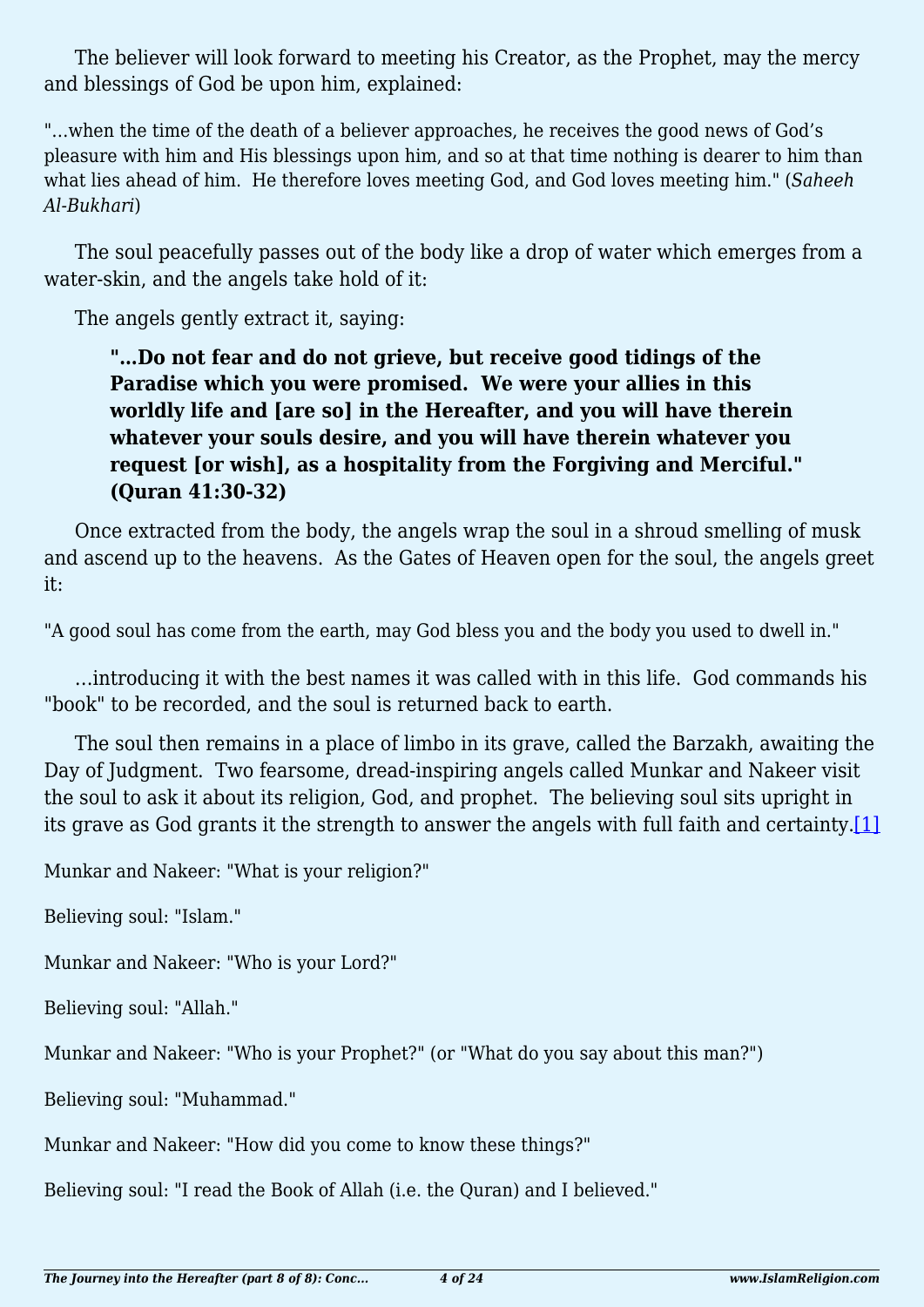Then, when the soul passes the test, a voice from the heavens will call out:

"My slave has spoken the truth, supply him with furnishings from Paradise, clothe him from Paradise, and open a gate for him to Paradise."

The believer's grave is made roomy and spacious and filled with light. He is shown what would have been his abode in Hell - had he been a wicked sinner - before a portal is opened for him every morning and evening showing him his actual home in Paradise. Excited and full of joyful anticipation, the believer will keep asking: 'When will the Hour (of Resurrection) come?! When will the Hour come?!' until he is told to calm down[.\[2\]](#page-4-1)

<span id="page-4-2"></span><span id="page-4-0"></span>Endnotes:

[\[1\]](#page-3-0) *Musnah Ahmad*

<span id="page-4-1"></span>[\[2\]](#page-4-2) *Al-Tirmidhi*

# **The Journey into the Hereafter (part 3 of 8): The Believer on Judgment Day**

**Description:** How the believers will experience the Day of Reckoning, and some of the qualities of the faithful that will ease their passage to the gates of Paradise.

By Imam Mufti (co-author Abdurrahman Mahdi) Published on 18 Sep 2006 - Last modified on 25 Jun 2019

Category: [Articles](http://www.islamreligion.com/articles/) >[The Hereafter](http://www.islamreligion.com/category/59/) > [The Journey after Death](http://www.islamreligion.com/category/62/)

### **The Day of Judgment**

**"That Day, a man shall flee from his brother; from his mother and his father; from his wife and his children. For on that Day, every man will have enough to make him indifferent to others." (Quran 80:34-37)**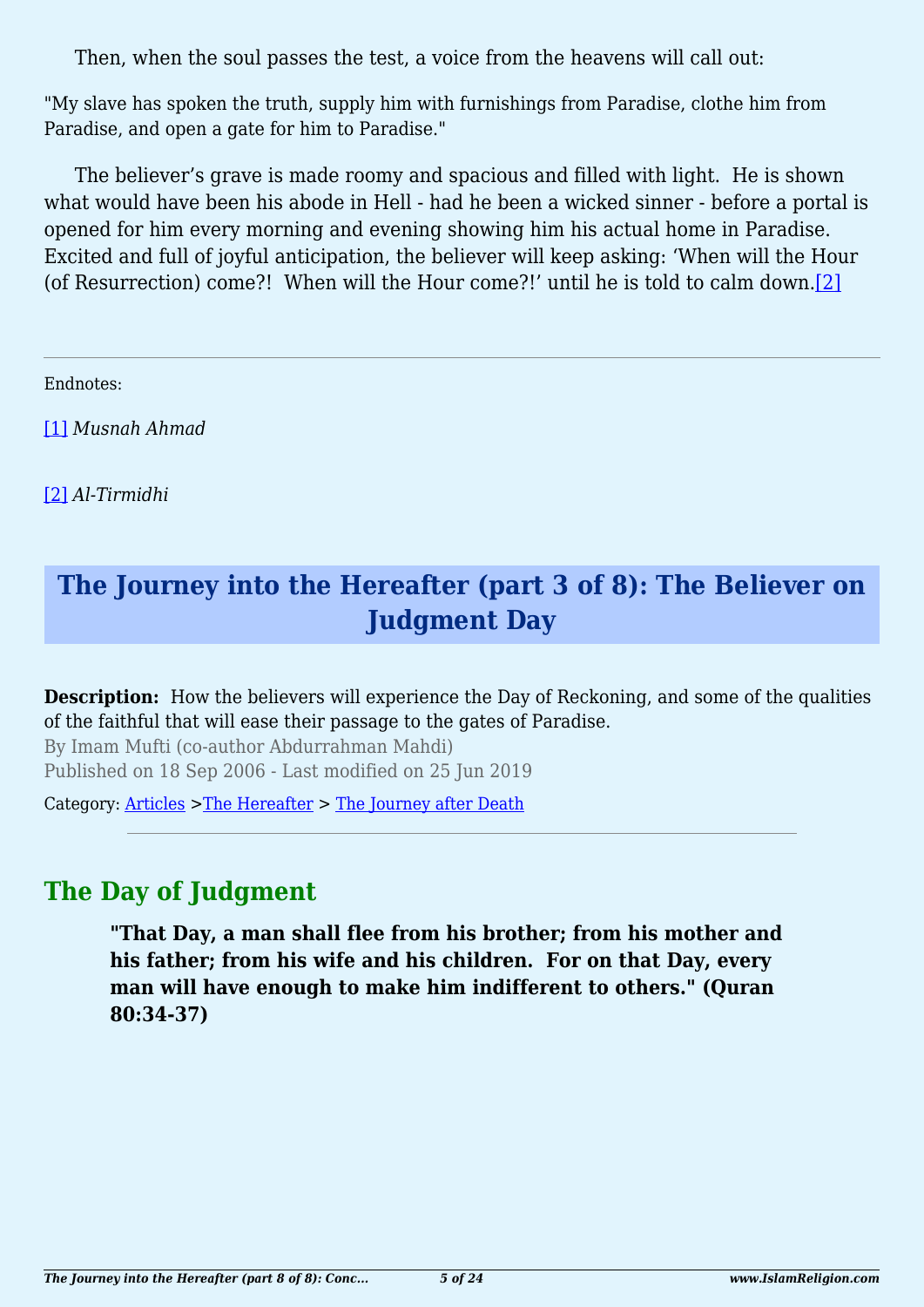The Hour of Resurrection will be a terrifying, overwhelming event. Yet, despite its trauma, the believer will be ecstatic, just as Prophet Muhammad, may the mercy and blessings of God be upon him, related from his Lord:



<span id="page-5-1"></span><span id="page-5-0"></span>God says, "By My Glory and Majesty, I will not give My slave two securities and two terrors. If he feels secure from Me in the world**[\[1\]](#page-7-0)**, I will instill fear in him on the Day when I gather My slaves together; and if he fears Me in the world, I will make him feel safe on the Day when I gather My slaves together."**[\[2\]](#page-7-1)**

### **"Unquestionably, for the allies of God there will be no fear concerning them, nor will they grieve: those who believed and used to fear God (in this life); for them are good tidings in the worldly life and in the Hereafter. No change is there in the words of God. Indeed in that is the great success." (Quran 10:62-64)**

<span id="page-5-2"></span>When all humans ever created are gathered to stand naked and uncircumcised on a great plain under the ferocious scorching heat of the Sun, an elite group of pious men and women will be shaded under the Throne of God. The Prophet Muhammad foretold just who these fortunate souls will be, on that Day when no other shade will avail:[\[3\]](#page-7-2)

- a just ruler who did not abuse his power, but established divinely revealed justice among people
- a young man who grew up worshipping his Lord and controlled his desires in order to remain chaste
- those who hearts were attached to the Mosques, longing to return every time they left them
- · those who loved one another for God's sake
- · those who were tempted by seductively beautiful women, but their fear of God stopped them from sinning
- · the one who spent in charity sincerely for God's sake, keeping their charity secret
- the one who wept out of God's fear in solitude

Specific acts of worship will also keep people safe on that day, namely:

<span id="page-5-4"></span><span id="page-5-3"></span>efforts in this world to relieve the woes of the distressed, to help the needy, and to overlook the mistakes of others will relieve people's own distress on Judgment Day[\[4\]](#page-7-3)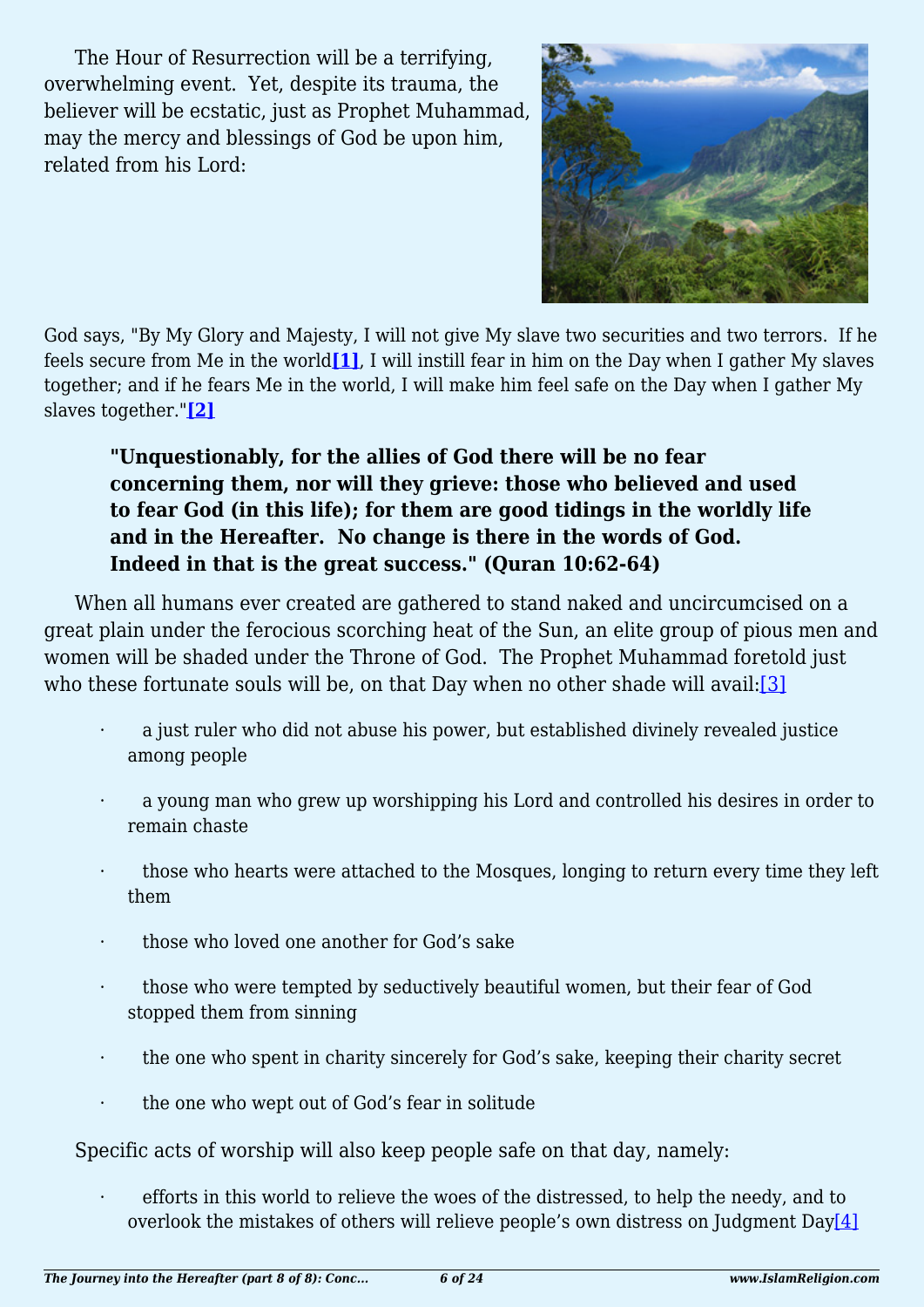- · leniency shown to the indebte[d\[5\]](#page-7-4)
- <span id="page-6-0"></span> $\cdot$  the just who are fair to their families and matters entrusted to the[m\[6\]](#page-7-5)
- <span id="page-6-1"></span> $\cdot$  controlling anger<sup>[\[7\]](#page-7-6)</sup>
- <span id="page-6-2"></span>· whoever calls to prayer[\[8\]](#page-7-7)
- <span id="page-6-3"></span>· growing old while in a state of Islam[\[9\]](#page-7-8)
- <span id="page-6-4"></span>· performing ritual ablution (*wudu'*) regularly and properly[\[10\]](#page-8-0)
- <span id="page-6-5"></span> $\cdot$  those who fight alongside Jesus son of Mary against the Anti-Christ and his army $[11]$
- · martyrdom

God will bring the believer close to Him, shelter him, cover him, and ask him about his sins. After acknowledging his sins he will believe he is doomed, but God will say:

"I concealed it for you in the world, and I forgive it for you this Day."

<span id="page-6-7"></span><span id="page-6-6"></span>He will be rebuked for his shortcomings,[\[12\]](#page-8-2) but will then be handed his record of good deeds in his right hand.[\[13\]](#page-8-3)

### **"Then as for he who is given his record in his right hand, he will be judged with an easy account and return to his people in happiness." (Quran 84:7-8)**

Happy to look at his record, he will announce his joy:

**"So as for he who is given his record in his right hand, he will say, 'Here, read my record! Indeed, I was certain that I would be meeting my account.' So he will be in a pleasant life " in an elevated Garden, its [fruit] to be picked hanging near. [He will be told], 'Eat and drink in satisfaction for what you put forth in the days past.'" (Quran 69:19-24)**

The record of good deeds will then be weighed, literally, to determine whether it outweighs the person's record of bad deeds, and so that reward or punishment be meted out accordingly.

**"And We place the scales of justice for the Day of Resurrection, so no soul will be treated unjustly at all. And if there is [any deed even] the weight of a mustard seed, We will bring it forth. And sufficient are We to take account." (Quran 21:47)**

**"So whoever worked even an atom's weight of good will see (the good fruits of his labor)." (Quran 99:7)**

"The heaviest thing that will be placed in a person's Balance on the Day of Resurrection [after the testimony of Faith] is good manners, and God hates the obscene, immoral person." (*Al-Tirmidhi*)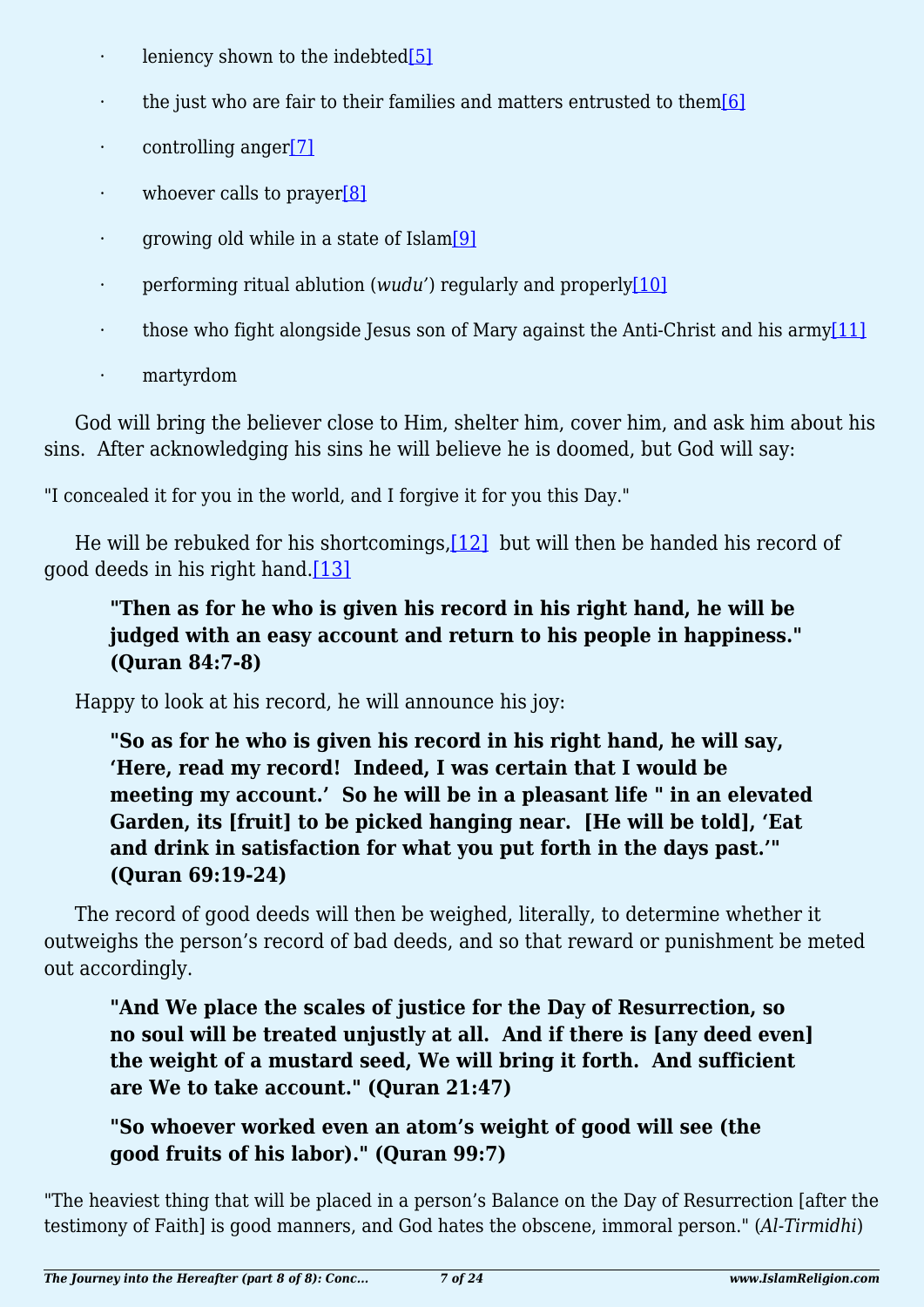The believers will quench their thirst from a special reservoir dedicated to the Prophet Muhammad. Whoever drinks from it shall never experience thirst again. Its beauty, immenseness, and sweet, fine taste have been described in detail by the Prophet.

<span id="page-7-9"></span>The believers in Islam " both the sinful amongst them and the pious " as well as the hypocrites will be left in the great plain after the unbelievers are driven to Hell. A long bridge traversing the Hellfire and engulfed in darkness will separate them from Paradise. [\[14\]](#page-8-4) The faithful will take strength and comfort in their swift crossing over the roaring fires of Hell and in the 'light' that God will place in front of them, guiding them to their eternal home:

### **"On the Day you see the believing men and believing women, their light proceeding before them and on their right, [it will be said], 'Your good tidings today are of gardens beneath which rivers flow, wherein you will abide eternally.' Indeed in that is the great success." (Quran 57:12)**

<span id="page-7-10"></span>Finally, after crossing the bridge, the faithful will be purified before they are entered into Paradise. All scores between believers will be settled so that no one man nurses a grudge against another.[\[15\]](#page-8-5)

<span id="page-7-0"></span>Endnotes:

[\[1\]](#page-5-0) In the sense that he does not fear God's punishment and thus commits sins.

<span id="page-7-1"></span>[\[2\]](#page-5-1) *Silsila Al-Saheehah*.

<span id="page-7-2"></span>[\[3\]](#page-5-2) *Saheeh Al-Bukhari*.

<span id="page-7-3"></span>[\[4\]](#page-5-3) *Saheeh Al-Bukhari*.

<span id="page-7-4"></span>[\[5\]](#page-5-4) *Mishkat*.

<span id="page-7-5"></span>[\[6\]](#page-6-0) *Saheeh Muslim*.

<span id="page-7-6"></span>[\[7\]](#page-6-1) *Musnad*.

<span id="page-7-7"></span>[\[8\]](#page-6-2) *Saheeh Muslim*.

<span id="page-7-8"></span>[\[9\]](#page-6-3) *Jami al-Sagheer*.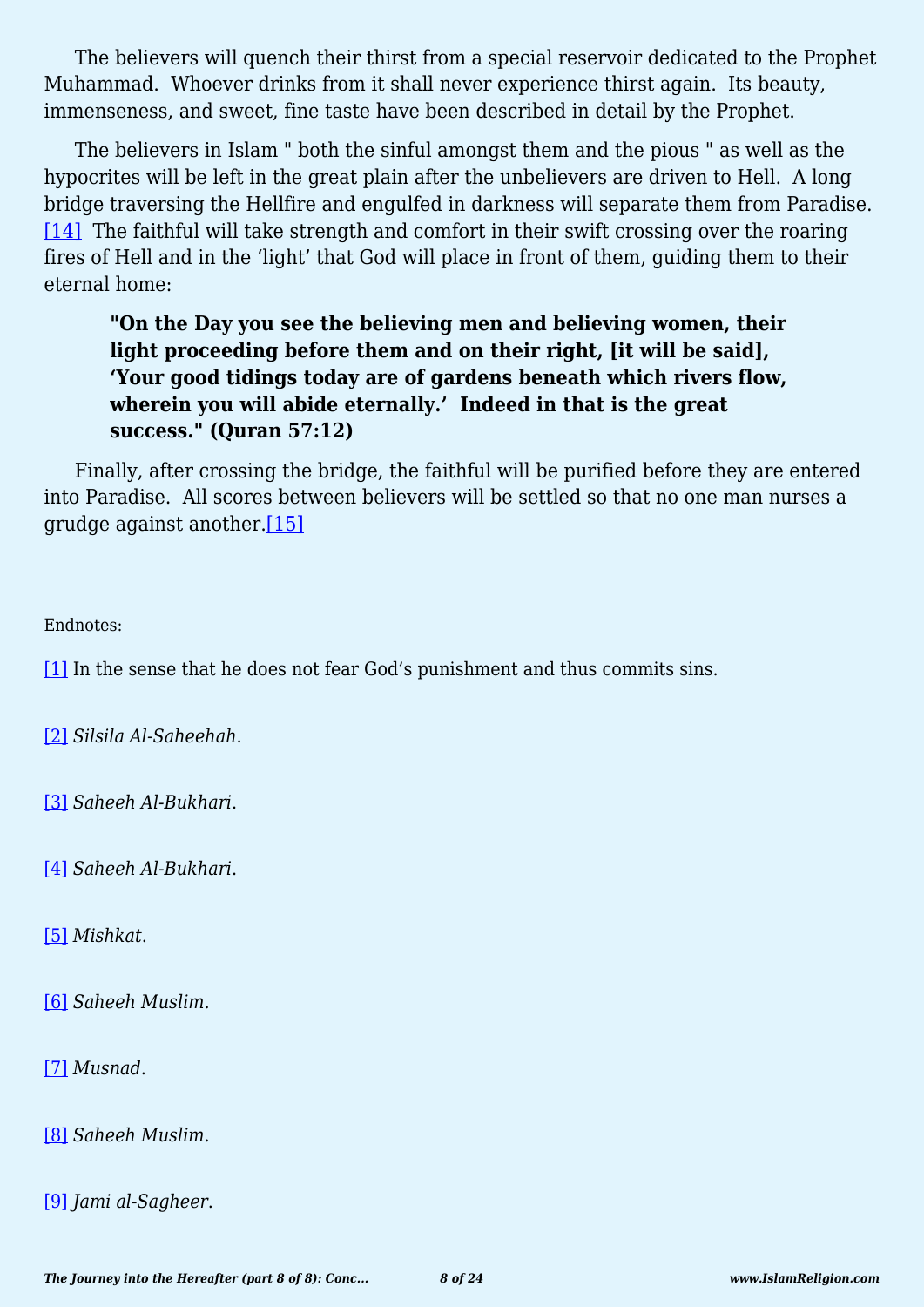<span id="page-8-0"></span>[\[10\]](#page-6-4) *Saheeh Al-Bukhari*.

<span id="page-8-1"></span>[\[11\]](#page-6-5) *Ibn Majah*.

<span id="page-8-2"></span>[\[12\]](#page-6-6) *Mishkat*.

<span id="page-8-3"></span>[\[13\]](#page-6-7) *Saheeh Al-Bukhari*. A sign that they are from the inhabitants of Paradise, as opposed to those who will be given their record of deeds in their left hands or behind their backs.

<span id="page-8-4"></span>[\[14\]](#page-7-9) *Saheeh Muslim*.

<span id="page-8-5"></span>[\[15\]](#page-7-10) *Saheeh Al-Bukhari*

### **The Journey into the Hereafter (part 4 of 8): The Believer and Paradise**

**Description:** How those achieving the success of Paradise on account of faith are received therein.

By Imam Mufti (co-author Abdurrahman Mahdi) Published on 18 Sep 2006 - Last modified on 25 Jun 2019

Category: [Articles](http://www.islamreligion.com/articles/) >[The Hereafter](http://www.islamreligion.com/category/59/) > [The Journey after Death](http://www.islamreligion.com/category/62/)

### **Paradise**

The believers will be ushered on towards the grand eight gates of Paradise. There, they will receive a joyous angelic reception and be congratulated on account of their safe arrival and salvation from Hell.

**"But those who feared their Lord will be driven to Paradise in groups until, when they reach it while its gates have been opened and its keepers say, 'Peace be upon you; you have become pure; so enter it to abide eternally therein." (Quran 39:73)**

**(It will be said to the pious): "O (you) the one in (complete) rest and satisfaction! Come back to your Lord, Well-pleased and well-pleasing unto Him! Enter you then among My honored slaves. Enter you My Paradise!" (Quran 89:27-30)**

<span id="page-8-6"></span>The best of the Muslims will enter Paradise first. The most righteous of them will ascend to the highest levels[.\[1\]](#page-10-0)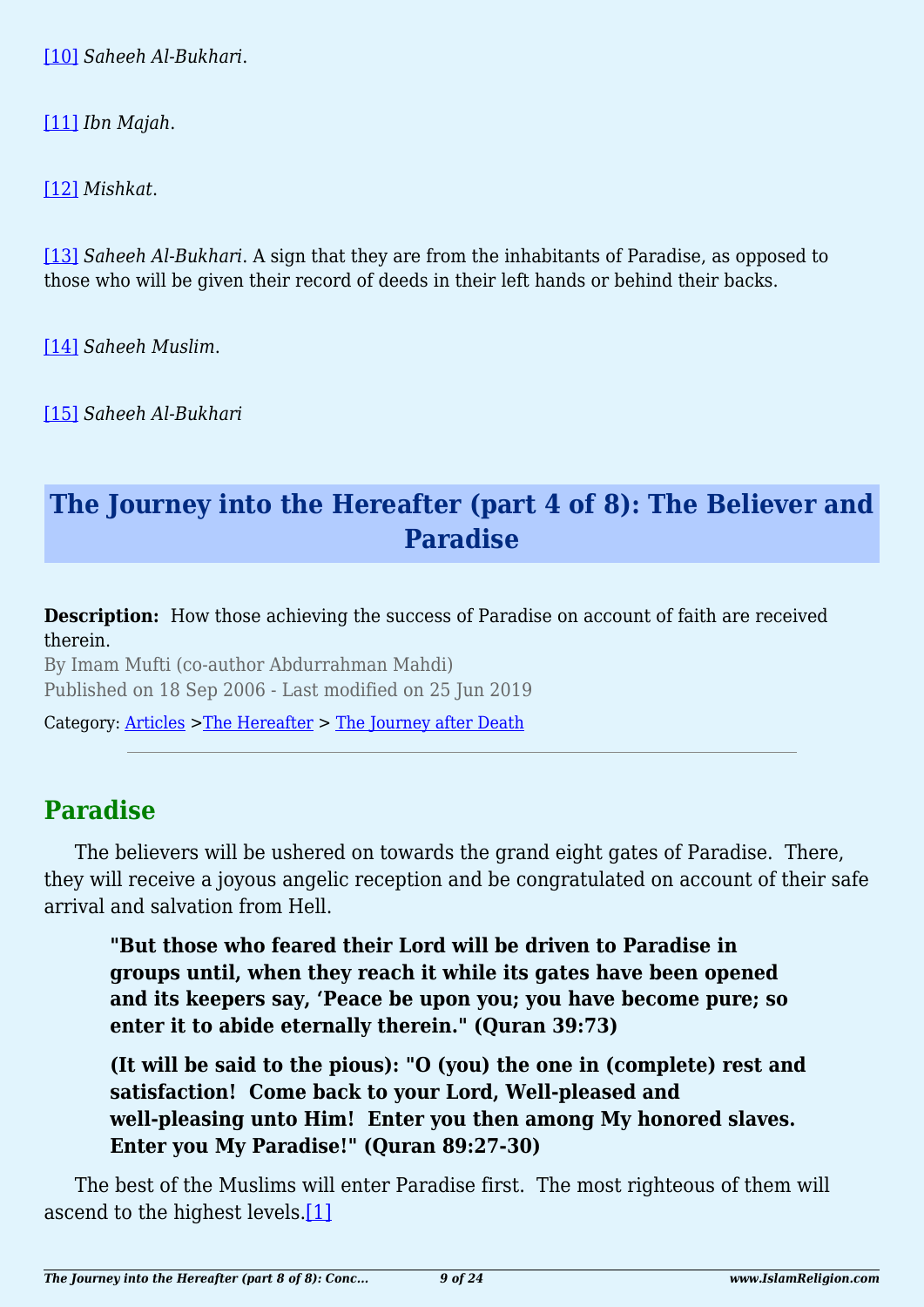**"But whoever comes to God as a believer (in His Oneness, etc.) and has done righteous good deeds; for such are the high ranks (in the Hereafter)." (Quran 20:75)**

### **"And the foremost (in faith) will be foremost (in the Hereafter); those are the ones brought near to God in the Gardens of Pleasure; they will enter in one rank with bright faces." (Quran 56:10-2)**

<span id="page-9-1"></span><span id="page-9-0"></span>The Quranic description of Paradise gives us a vision of just what a fantastic place it is. An eternal home that will fulfill all our wholesome desires, seduce all our senses, grant us everything we could possibly want and much more besides. God describes His Paradise as having earth made of is fine musk powder, [\[2\]](#page-10-1) soil of saffron, [\[3\]](#page-10-2) bricks of gold and silver, and pebbles of pearls and rubies. Beneath the gardens of Paradise are flowing rivers of sparkling water, sweet milk, clear honey, and non-intoxicating wine. The tents on their banks are domes of hollow pearls.[\[4\]](#page-10-3) The whole space is filled with sparkling light, sweet-smelling plants and fragrances that can be savored from afar[.\[5\]](#page-10-4) There are lofty palaces, huge mansions, grapevines, date palms, pomegranate trees, [\[6\]](#page-10-5) lotus and acacia trees whose trunks of made of gold[.\[7\]](#page-10-6) Ripe, abundant fruit of all kinds: berries, citrus, drupes, grapes, melons, pomes; all kinds of fruit, tropical and exotic; anything the faithful could possibly desire!

### <span id="page-9-4"></span><span id="page-9-3"></span><span id="page-9-2"></span>**"…And therein is whatever each soul desires and delights the eyes..." (Quran 43:71)**

Each believer will have a most beautiful, pious and pure spouse, wearing exquisite clothing; And there will be so much more in a new world of eternal, radiant joy.

### **"And no soul knows what has been hidden for them of comfort for eyes [i.e. satisfaction] as reward for what they used to do." (Quran 32:17)**

As well as physical delights, Paradise will also give its residents a state of emotional and psychological bliss, as the Prophet said:

"Whoever enters Paradise is blessed with a life of joy; he will never feel miserable, his clothes will never wear out, and his youth shall never fade away. The people will hear a divine call: 'I grant you that you will be healthy and never fall sick, you will live and never die, you will be young and never age, you will be joyful and never feel miserable.'" (*Saheeh Muslim*)

Ultimately, the thing that will most delight the eyes will be the Countenance of God Himself. For the true believer, to see this blessed vision of God is to have won the ultimate prize.

### **"[Some] faces, that Day, will be radiant, looking at their Lord." (Quran 75:22-23)**

This is the Paradise, the eternal home and final destination of the righteous believer. May God, Most High, make us worthy of it.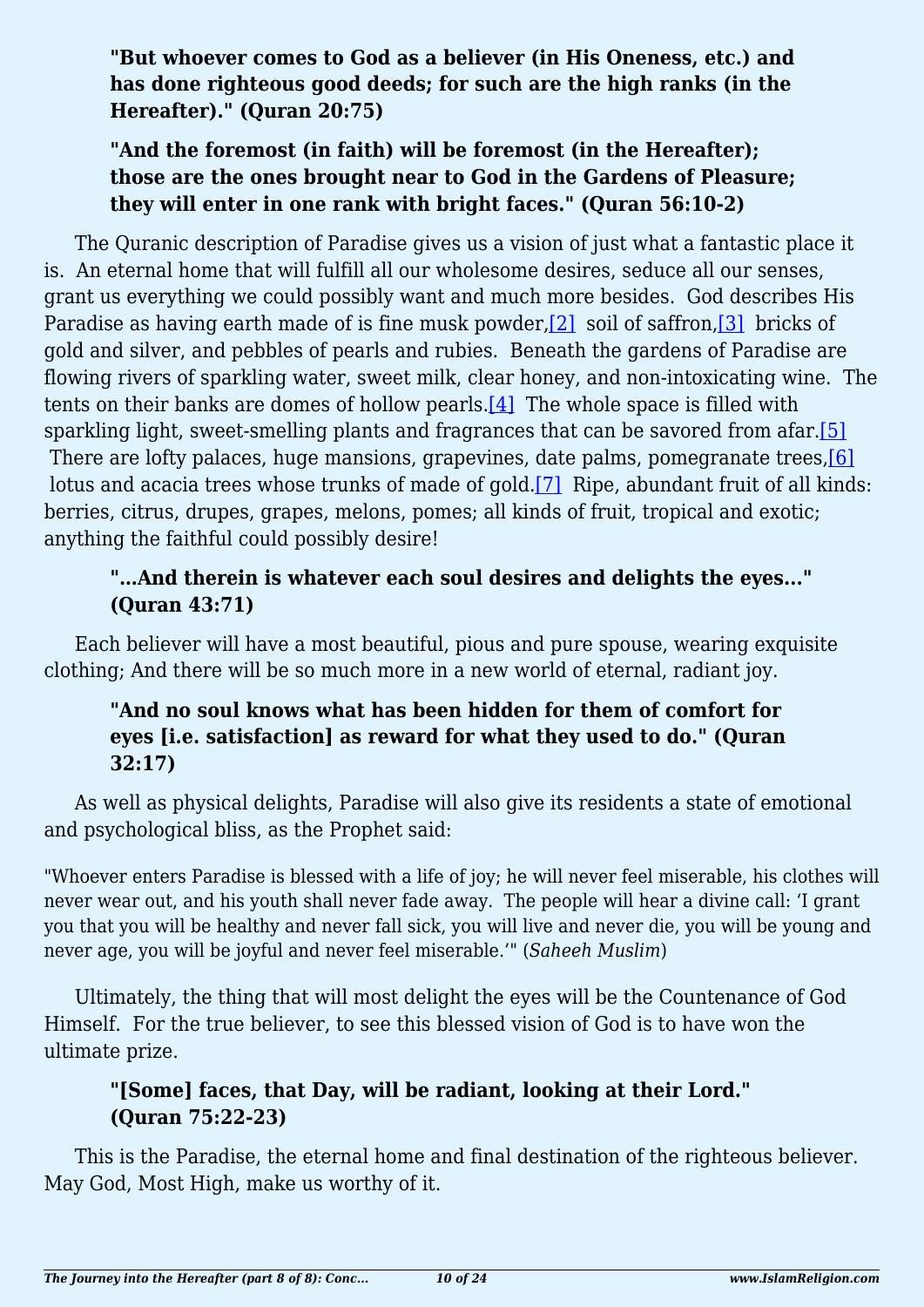<span id="page-10-0"></span>Endnotes:

[\[1\]](#page-8-6) *Sahih al-Jami*.

<span id="page-10-1"></span>[\[2\]](#page-9-0) *Saheeh Muslim*

<span id="page-10-2"></span>[\[3\]](#page-9-0) *Mishkat*

<span id="page-10-3"></span>[\[4\]](#page-9-1) *Saheeh Al-Bukhari*

<span id="page-10-4"></span>[\[5\]](#page-9-2) *Sahih al-Jami*

<span id="page-10-5"></span>[\[6\]](#page-9-3) Quran 56:27-32

<span id="page-10-6"></span>[\[7\]](#page-9-4) *Sahih al-Jami*

# **The Journey into the Hereafter (part 5 of 8): The Unbeliever in the Grave**

#### **Description:** A description of the life in the grave between death and Judgment Day for the rejecting disbeliever.

By Imam Mufti (co-author Abdurrahman Mahdi) Published on 25 Sep 2006 - Last modified on 25 Jun 2019

Category: [Articles](http://www.islamreligion.com/articles/) >[The Hereafter](http://www.islamreligion.com/category/59/) > [The Journey after Death](http://www.islamreligion.com/category/62/)

As death approaches the wicked disbeliever, he is made to feel something of the heat of the Hellfire. This taste of what is to come causes him to plead for a second chance on earth to do the good he knew he should have done. Alas! His pleading will be in vain.



**"Until, when death comes to one of them, he says: 'O my Lord. Send me back to life (on earth) in order that I may do good deeds in the things that I neglected.' By no means! It is only an utterance that he says. And before them is a barrier (preventing them from**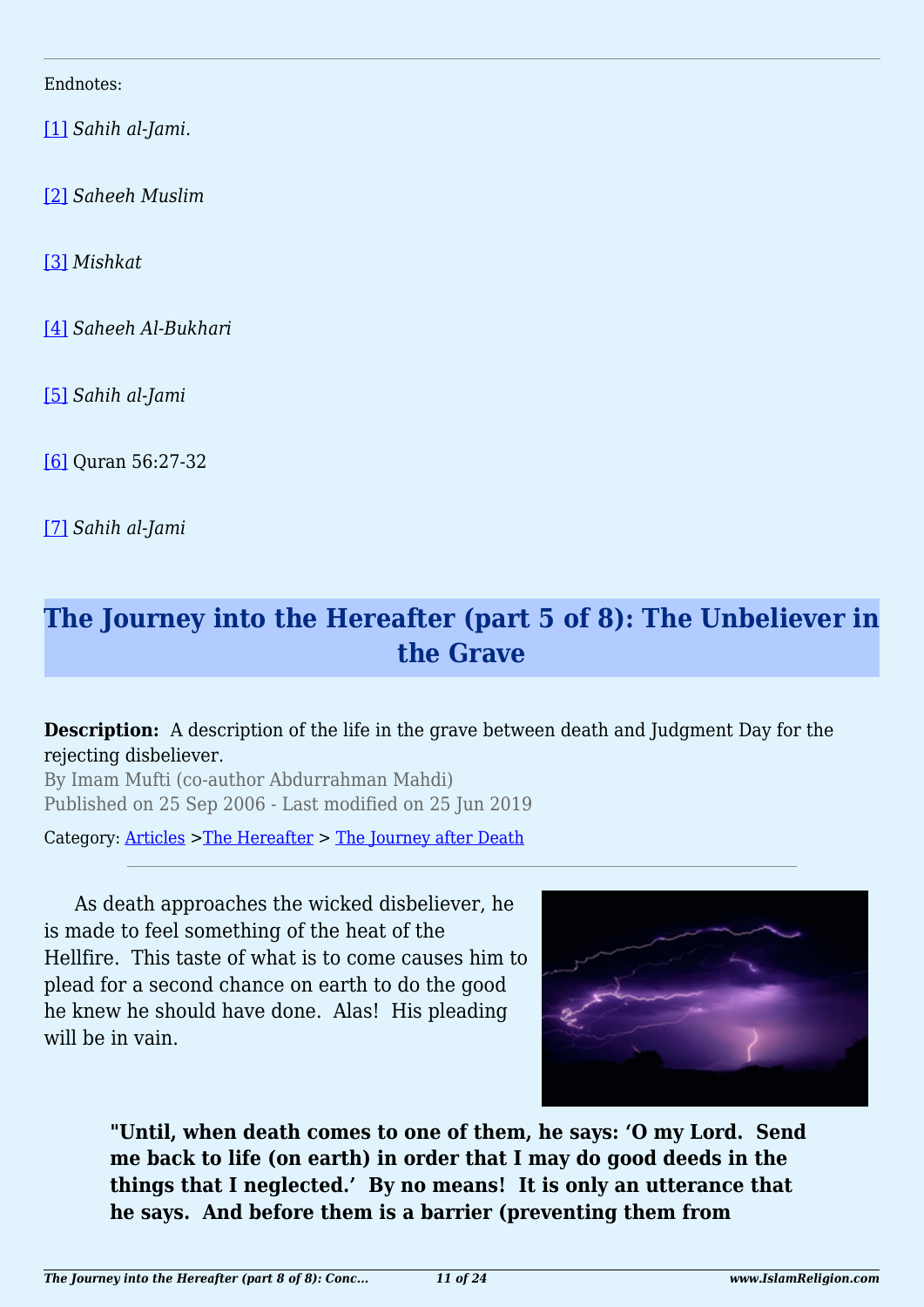### **returning: the life of the grave) until the Day (of Resurrection) they are ressurected." (Quran 23:99-100)**

Divine wrath and punishment is conveyed to the wicked soul by hideously ugly, dark angels who sit far away from it:

"Receive glad tidings of boiling water, wound discharge, and multiple, similar torments." (*Ibn Majah, Ibn Katheer*)

The disbelieving soul will not look forward to meeting its Lord God, as the Prophet explained:

"When the time of the death of a disbeliever approaches, he receives the evil news of God's torment and His Requital, whereupon nothing is more hateful to him than what is before him. Therefore, he hates the meeting with God, and God too, hates the meeting with him." (*Saheeh Al-Bukhari*)

The Prophet also said:

"Whoever loves to meet God, God loves to meet him, and whoever hates to meet God, God hates to meet him." (*Saheeh Al-Bukhari*)

The Angel of Death sits at the head of the disbeliever in his grave and says: **"Wicked soul, come out to the displeasure of Allah"** as he snatches the soul out of the body.

**"And if you could but see when the wrongdoers are in the overwhelming pangs of death while the angels extend their hands, saying, 'Save yourselves! Today you will be awarded the punishment of extreme humiliation for what you used to say against God other than the truth, and that you were, toward His verses, being arrogant." (Quran 6:93)**

**"And if you could not see when the angels take the souls of those who disbelieved… striking their faces and their backs and saying, 'Taste the punishment of the Blazing Fire.'" (Quran 8:50)**

<span id="page-11-0"></span>The evil soul leaves the body with great difficulty, drawn out by the angels as a thronged skewer is dragged through wet wool. $[1]$  The Angel of Death then seizes the soul and puts it in a sack woven from hair which gives off a putrid stench, as foul and offensive as the most foul-smelling rotting corpse found on earth. The angels then take the soul up past another company of angels who inquire: **"Who is this wicked soul?"** to which they reply: **"So and so, the son of so and so?"** - using the very worst of names that he was ever called during his time on earth. Then, when he is brought to the lowest heaven, a request is made that its gate be opened for him, but the request is denied. Whilst the Prophet was describing these events, when he reached this point, he recited:

**"The gates of heaven will not be opened for them and they will not enter paradise until a camel can pass through the eye of a needle." (Quran 7:40)**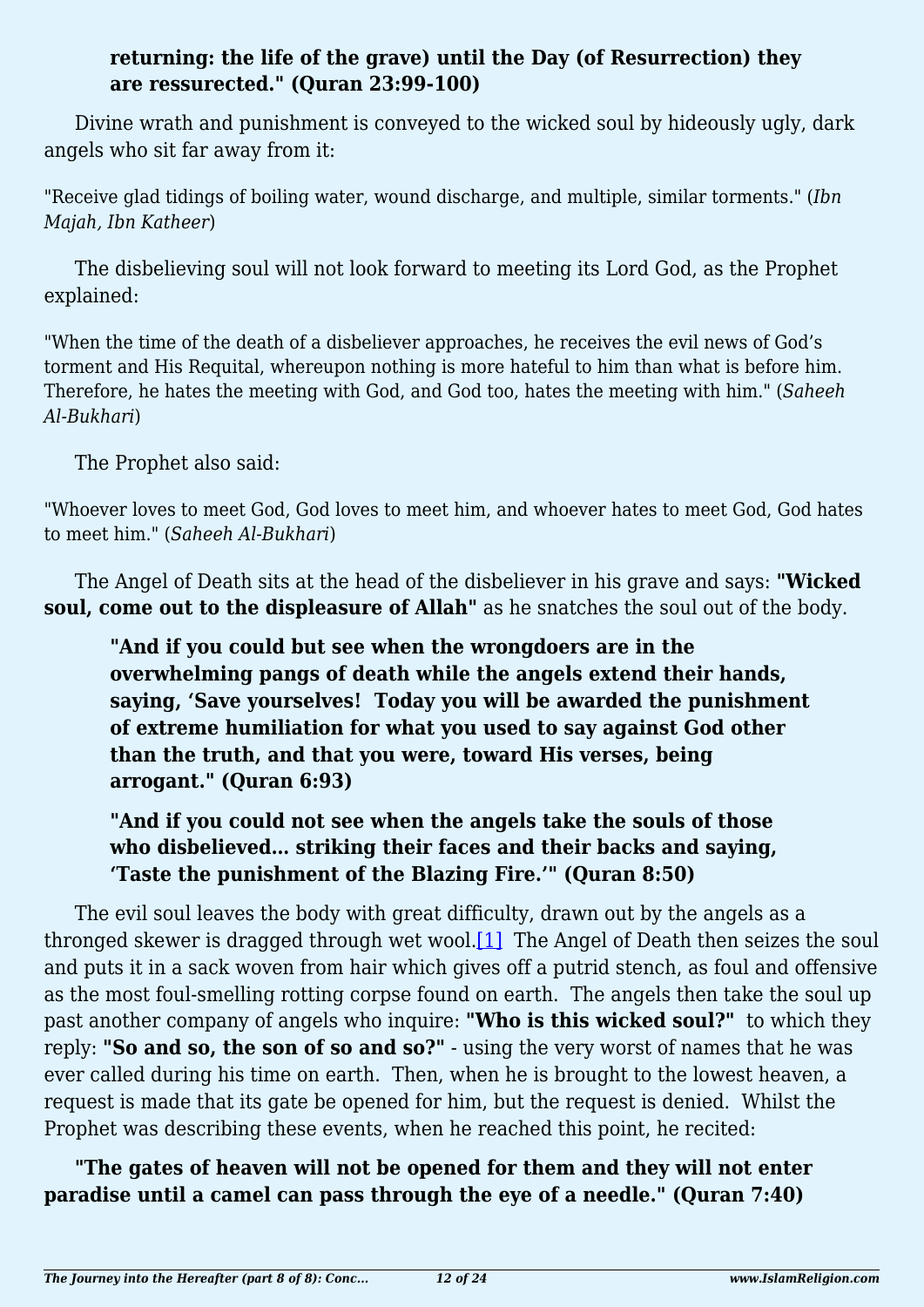God will say: **"Record his book in Sijjeen in the lowest earth."**

…and his soul is cast down. At this juncture, the Prophet, may the mercy and blessings of God be upon him, recited:

### **"He who assigns partners to Allah is as if he had fallen down from heaven and been snatched up by the birds, or made to fall by the wind in a place far distant." (Quran 22:31)**

The wicked soul is then restored to its body and the two fearsome, dread-inspiring angels, Munkar and Nakeer, come to it for its interrogation. After making him sit up, they ask:

Munkar and Nakeer: **"Who is your Lord?"**

Disbelieving soul: **"Alas, alas, I do not know."**

Munkar and Nakeer: **"What is your religion?"**

Disbelieving soul: **"Alas, alas, I do not know."**

Munkar and Nakeer: **"What do you say about this man (Muhammad) sent to you?"**

Disbelieving soul: **"Alas, alas I do not know."**

<span id="page-12-1"></span><span id="page-12-0"></span>Having failed his test, the disbeliever's head will be struck with an iron hammer with a force so violent that it would crumble a mountain. The cry will be heard from heaven: **"He has lied, so spread out carpets of Hell for him, and open for him a portal into Hell."**[\[2\]](#page-13-1) The floor of his grave is thus set alight with some of Hell's fierce fire, and his grave is made narrow and constricted to the extent that his ribs become intertwined as his body is crushed.<sup>[3]</sup> Then, an incredibly ugly being, wearing ugly garments and giving off a foul and offensive odor comes to the disbelieving soul and says: **"Be grieved with what displeases you, for this is your day which you have been promised."** The disbeliever will ask: **"Who are you, with your face so ugly and bringing evil?"** The ugly one will reply: **"l am your wicked deeds!"** The disbeliever is then made to taste bitter remorse as he is shown what would have been his abode in Paradise - had he lived a righteous life - before a portal is opened for him every morning and evening showing him his actual home in Hell.<sup>[4]</sup> Allah mentions in His Book how the wicked people of Pharaoh are, at this very moment, suffering from such an exposure to Hell from within their graves:

### <span id="page-12-2"></span>**"The Fire: they are exposed to it, morning and afternoon, and on the Day when the Hour will be established (it will be said to the angels): '(Now) cause Pharaoh's people to enter the severest torment!'" (Quran 40:46)**

Overcome with fear and loathing, anxiety and despair, the disbeliever in his grave will keep asking: **"My Lord, do not bring the last hour. Do not bring the last hour."**

The Companion, Zaid b. Thabit, narrated how, when the Prophet Muhammad and his Companions were once passing some graves of polytheists, the Prophet's horse bolted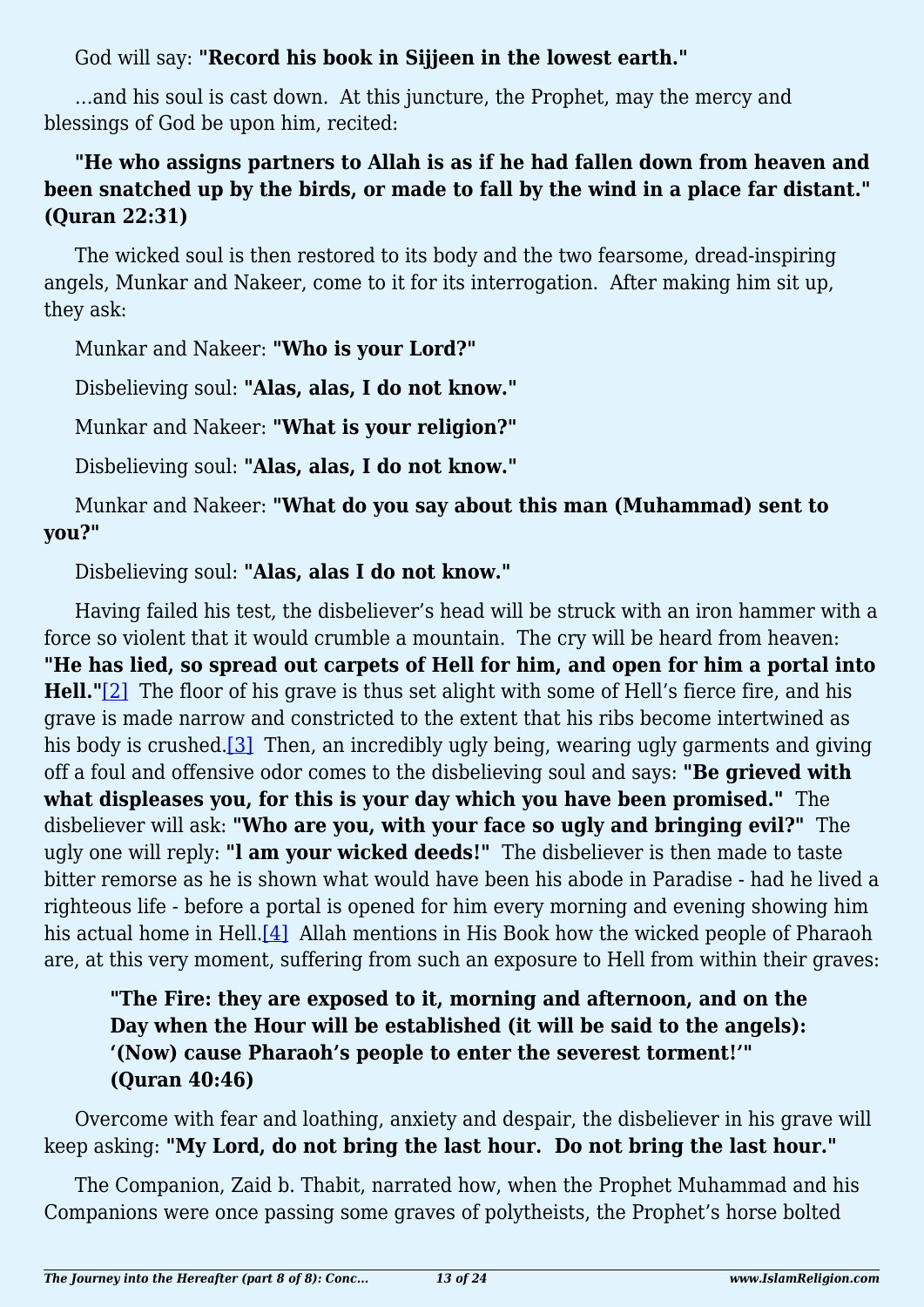and almost unseated him. The Prophet, may the mercy and blessings of God be upon him, then said:

"These people are being tortured in their graves, and were it not that you would stop burying your dead, I would ask God to let you hear the punishment in the grave which I (and this horse) can hear." (*Saheeh Muslim*)

<span id="page-13-0"></span>Endnotes:

[\[1\]](#page-11-0) Al-Hakim, *Abu Dawood*, and others.

<span id="page-13-1"></span>[\[2\]](#page-12-0) *Musnad Ahmad*.

<span id="page-13-2"></span>[\[3\]](#page-12-1) *Musnad Ahmad.*

<span id="page-13-3"></span>[\[4\]](#page-12-2) *Ibn Hibban.*

# **The Journey into the Hereafter (part 6 of 8): The Unbeliever on Judgment Day**

**Description:** Some of the trial the disbeliever will face on Judgment Day. By Imam Mufti (co-author Abdurrahman Mahdi) Published on 25 Sep 2006 - Last modified on 25 Jun 2019

Category: [Articles](http://www.islamreligion.com/articles/) >[The Hereafter](http://www.islamreligion.com/category/59/) > [The Journey after Death](http://www.islamreligion.com/category/62/)

A great terror will befall the resurrected on the mighty Day of Resurrection:

### **"…He only delays them until a Day when eyes will stare (in horror)." (Quran 14:42)**

The unbeliever is resurrected from his 'grave' as described by God:

**"The Day they will emerge from the graves rapidly as if they were, toward an erected idol, hastening. Their eyes humbled, humiliation will cover them. That is the Day which they had been promised." (Quran 70:43)**

The heart will be trembling, confused about what evil retribution lies in store for it:

**"And (other) faces, that Day, will have upon them dust. Blackness will cover them. Those are the unbelievers, the wicked ones."**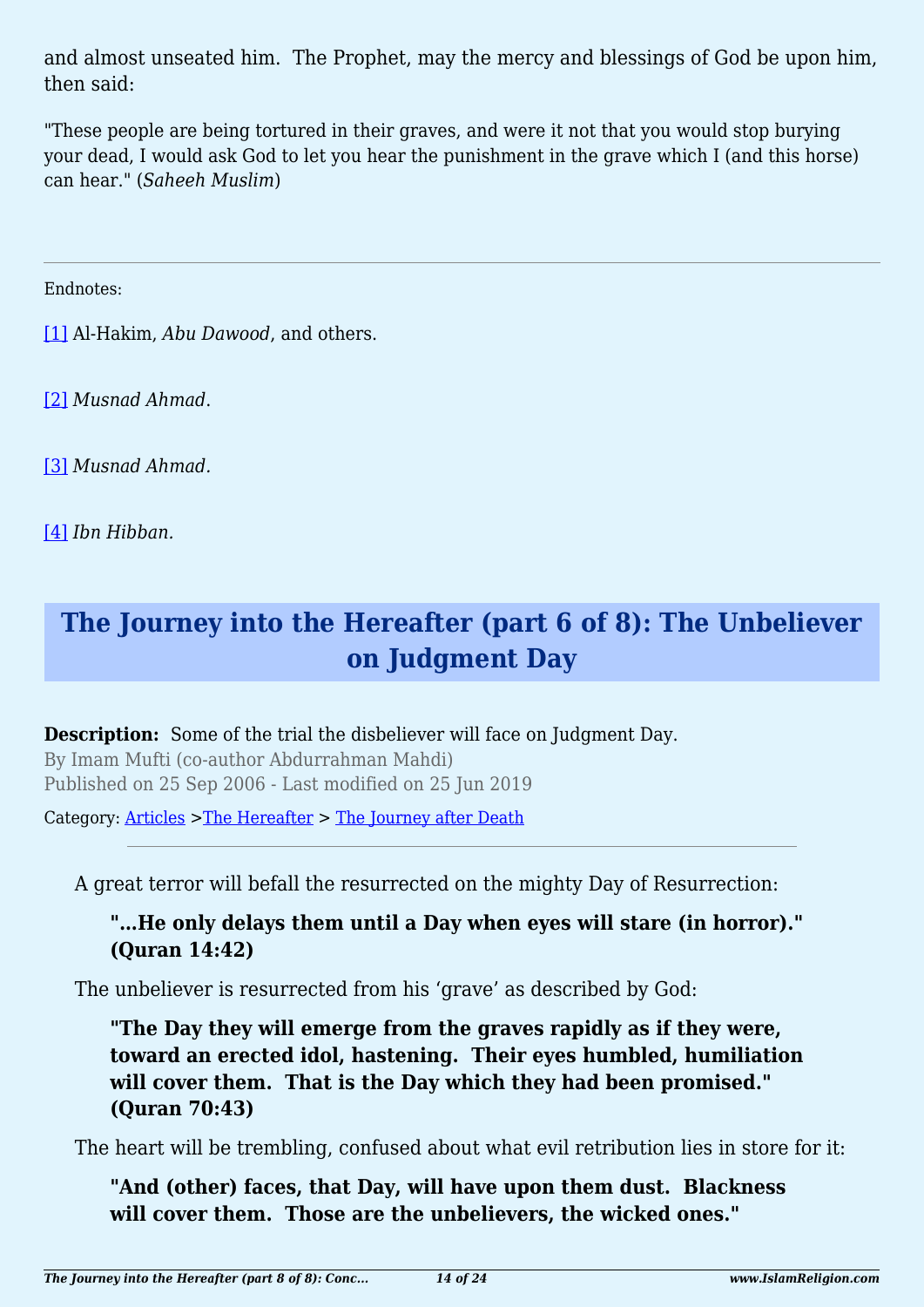**(Quran 80:40-42)**

**"And never think that God is unaware of what the wrongdoers do. He only delays them (i.e., their account) until a Day when eyes will stare (in horror). Racing ahead, their heads raised up, their glance does not come back to them, and their hearts are void." (Quran 14:42)**

The disbelievers will be gathered as they were born - naked and uncircumcised " upon a great plain, driven on his faces, blind, deaf, and mute:

**"We will gather them on the Day of Resurrection (fallen) on their faces " blind, dumb, and deaf. Their refuge is Hell; every time it subsides We increase them in blazing fire." (Quran 17:97)**

**"And whoever turns away from My remembrance " indeed, he will have a depressing life, and We will gather him on the Day of Resurrection blind." (Quran 20:124)**

Three times they will "meet" God. The first time they will attempt to defend themselves in futile argument against God Almighty, saying things such as: **"The prophets did not come to us!"** Even though Allah revealed in His Book:

**"…And never would We punish until We sent a messenger." (Quran 17:15)**

**"…Lest you say: 'There came unto us no bringer of glad tidings and no warner….'" (Quran 5:19)**

The second time, they will present their excuses while acknowledging their guilt. Even the devils will try to excuse themselves from their crimes of leading men astray:

**"His (man's) personal demon will say: 'Our Lord! I did not push him to transgress. Rather, he was himself in error, far astray.'" (Quran 50:27)**

But God, Most High and Just, will not be fooled. He will say:

**"Dispute not in front of me. I have already advanced before you the threat. The sentence that comes from Me cannot be changed. And I am not unjust (in the least) to the slaves." (Quran 50:28-29)**

<span id="page-14-0"></span>The third time the wicked soul will meet its Maker to receive its Book of Deed[s\[1\],](#page-17-0) a record omitting nothing.

**"And the record [of deeds] will be placed [open], and you will see the criminals fearful of that within it, and they will say: 'Oh, woe to us! What is this book that leaves nothing small or great except that it has enumerated it?' And they will find what they did present [before them]. And your Lord does not do injustice to anyone." (Quran 18:49)**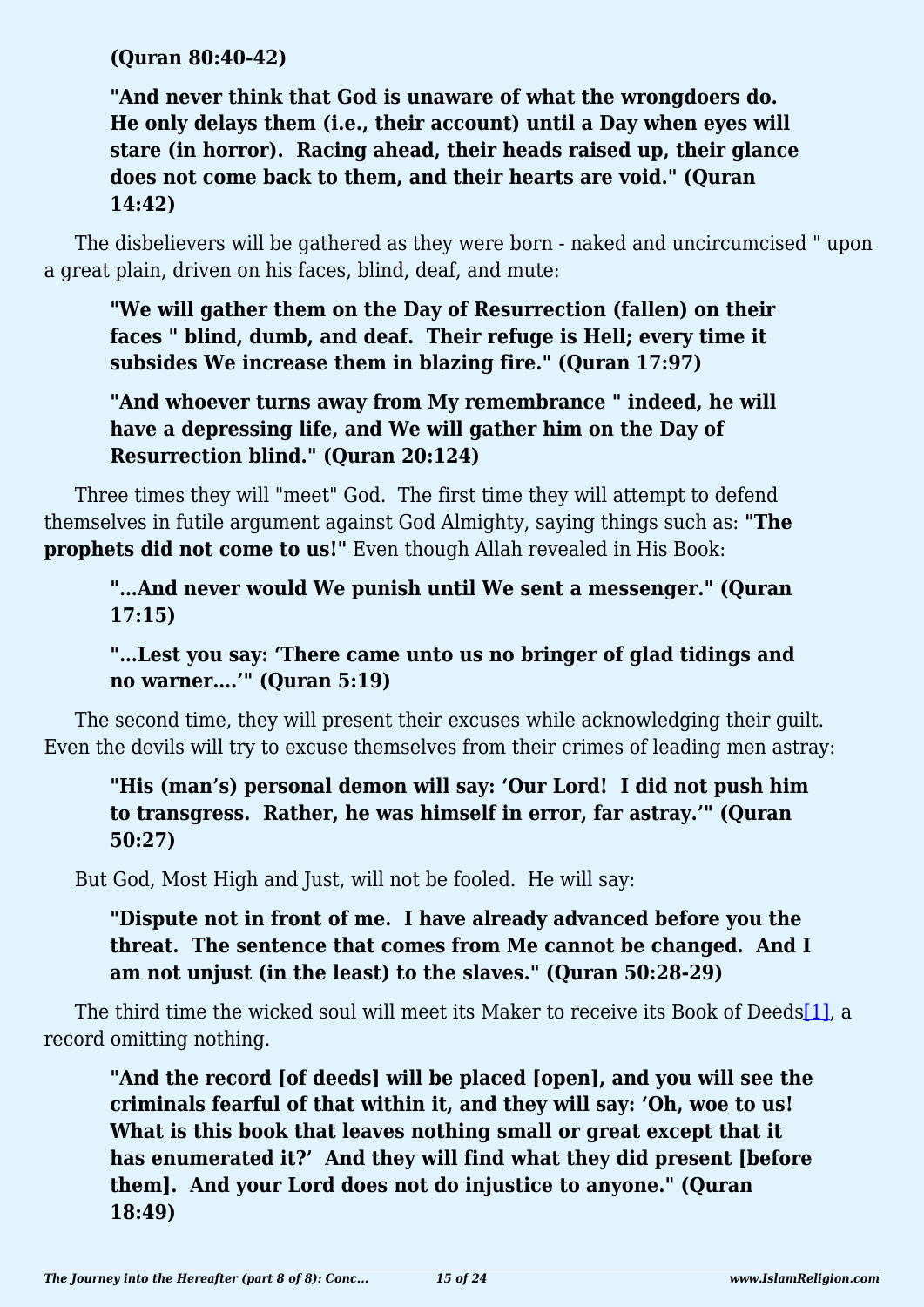Upon receiving their records, the wicked ones will be rebuked in front of the whole of mankind.

### **"And they will be presented before your Lord in rows, (and He will say), 'You have certainly come to Us, just as We created you the first time.' But you claimed that We would never have an appointment!" (Quran 18:48)**

<span id="page-15-1"></span><span id="page-15-0"></span>The Prophet Muhammad said: **"These are the ones who did not believe in God!"**[\[2\]](#page-17-1) And it is these whom God will question regarding the blessings they took for granted. Each one will be asked: **'Did you think We would meet?'** And as each one will answer: **'No!'** God will tell him: **'I will forget about you as you forgot Me!'**[\[3\]](#page-17-2) Then, as the disbeliever will attempt to lie his way out, God will seal his mouth, and his body parts instead will testify against him.

### **"That Day, We will seal over their mouths, and their hands will speak to Us, and their feet will testify about what they used to earn." (Quran 36:65)**

Besides his own sins, the disbeliever will also bear the sins of those he misled.

**"And when it is said to them: 'What has your Lord sent down?' They say: 'Legends of the former peoples,' that they may bear their own burdens (i.e., sins) in full on the Day of Resurrection and some of the burdens of those whom they misguide without knowledge. Unquestionably, evil is that which they bear." (Quran 16:24-25)**

The psychological pain of deprivation, loneliness and abandonment will all to the physical torture.

### **"…and God will not speak to them or look at them on the Day of Resurrection, nor will He purify them; and they will have a painful punishment." (Quran 3:77)**

<span id="page-15-2"></span>While the Prophet Muhammad will intercede on behalf of all believers, no intercessor will the disbeliever find; he who worshipped false deities besides the One, True God.[\[4\]](#page-17-3)

### **"…And the wrongdoers will not have any protector or helper." (Quran 42:8)**

Their saints and spiritual advisors will dissociate themselves, and the disbeliever would wish he could come back to this life and do the same to those who now disown them:

**"(And they should consider that) when those who have been followed disassociate themselves from those who followed (them), and they [all] see the punishment, and cut off from them are the ties [of relationship]. Those who followed will say, 'If only we had another turn [at worldly life] so we could disassociate ourselves from them as they have disassociated themselves from us.' Thus will God show**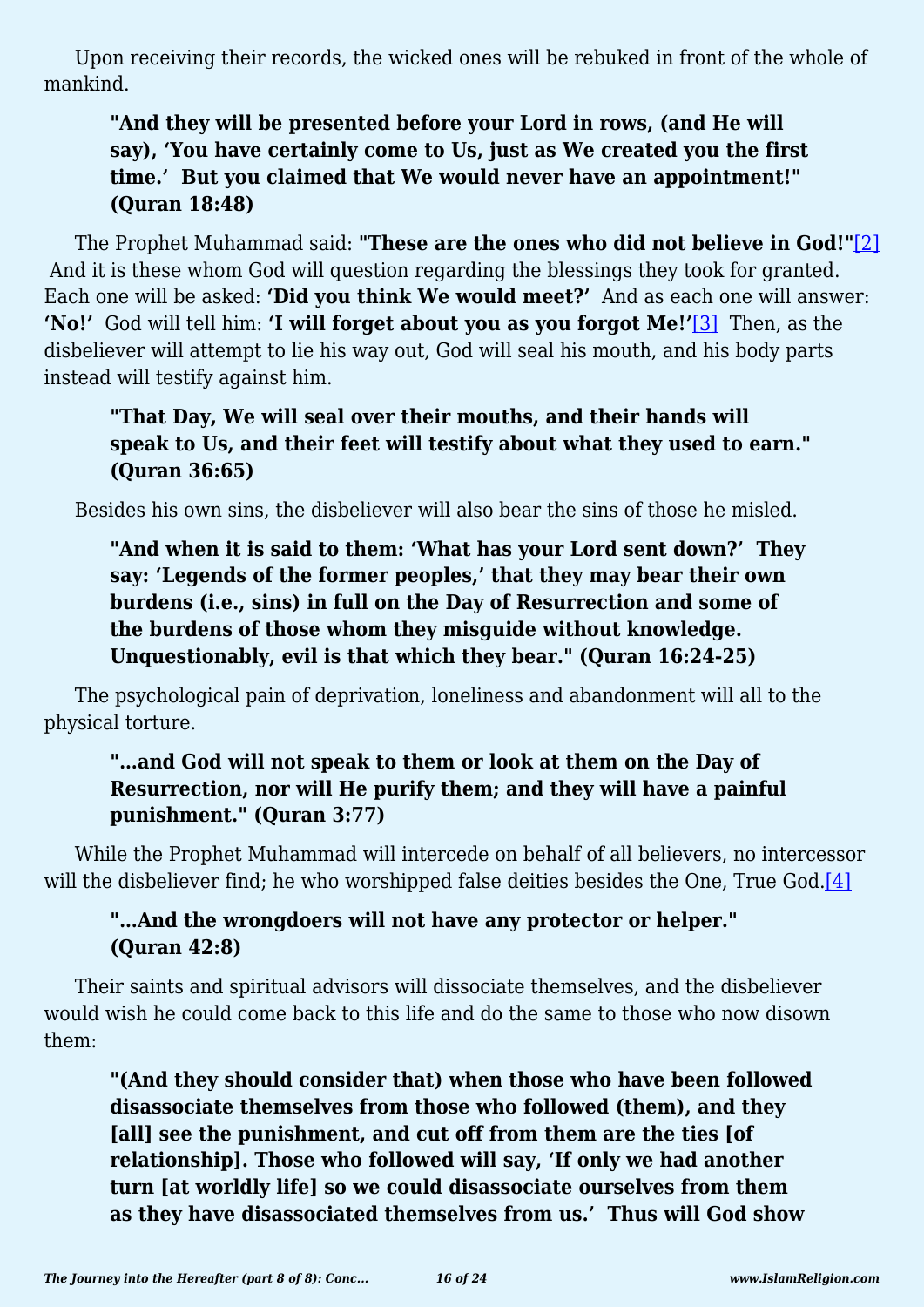**them their deeds as regrets upon them. And they are never to emerge from the Fire." (Quran 2:167)**

<span id="page-16-1"></span><span id="page-16-0"></span>The sorrow of the sin-ridden soul will be so intense that he will actually pray: **'O God, have mercy on me and put me in the Fire.'**[\[5\]](#page-17-4) He will be asked: **'Do you wish you had a whole earth-full of gold so you could pay it to set yourself free?'** To which he will answer: 'Yes.' Whereupon he will be told: **'You were asked for something much easier than that - worship God alone.'**[\[6\]](#page-17-5)

**"And they were not commanded except that they should worship Allah (alone), being sincere to the upright religion (of Islam)…." (Quran 98:5)**

**"But the disbelievers " their deeds are like a mirage in a lowland which a thirsty one thinks is water until, when he comes to it, he finds it is nothing, but he finds God before Him, Who will pay him in full his due; and God is swift in account." (Quran 24:39)**

**"And We shall turn to what deeds they have done, and We shall make them as dust dispersed." (Quran 25:23)**

The disbelieving soul will then be handed in his left hand and from behind his back, his written record which was kept by angels who noted his every deed in his earthly life.

**"But as for he who is given his record in his left hand, he will say: 'Oh, I wish I had not been given my record, and had not known what is my account.'" (Quran 69:25-26)**

**"But as for he who is given his record behind his back, he will cry out for his destruction." (Quran 84:10-11)**

Finally, he will be made to enter Hell:

**"And those who disbelieved will be driven to Hell in groups until, when they reach it, its gates are opened and its keepers will say: 'Did there not come to you messengers from yourselves, reciting to you the verses of your Lord and warning you of the meeting of this Day of yours?' They will say: 'Yes, but the word (i.e., decree) of punishment has come into effect upon the disbelievers.'" (Quran 39:71)**

<span id="page-16-3"></span><span id="page-16-2"></span>The first to enter Hell will be the pagans, followed by those Jews and Christians who corrupted the true religion of their prophets.[\[7\]](#page-17-6) Some will be driven to Hell, others will fall in it, snatched by hooks.<sup>[8]</sup> At that point, the disbeliever will wish that he had could have been turned into dust, rather than reap the bitter fruits of his evil works.

**"Indeed, We have warned you of a near punishment on the Day when a man will observe what his hands have put forth and the disbeliever will say: 'Oh, I wish that I were dust!'" (Quran 78:40)**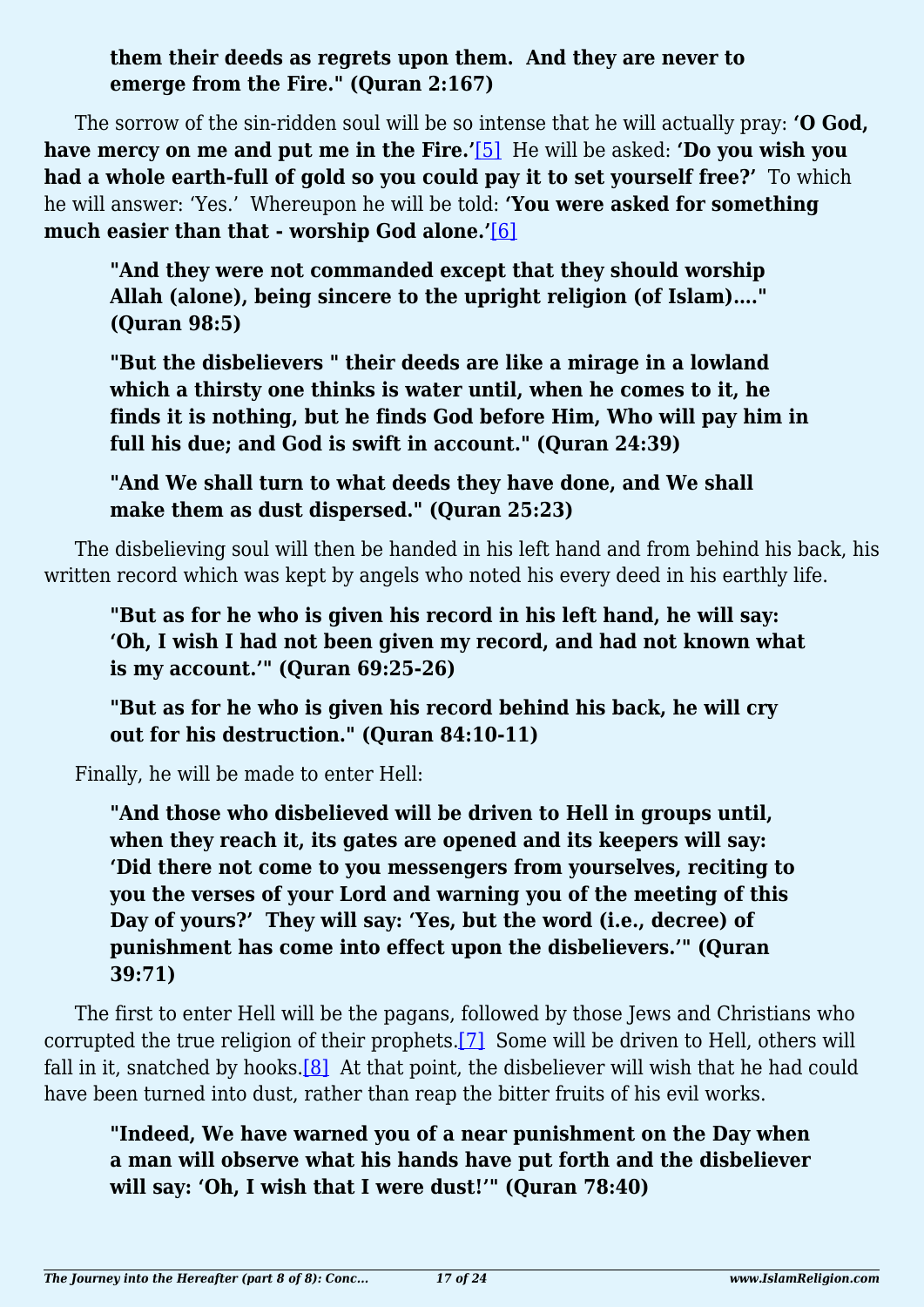#### <span id="page-17-0"></span>Endnotes:

[\[1\]](#page-14-0) *Ibn Majah*, *Musnad*, and *Al-Tirmidhi*.

<span id="page-17-1"></span>[\[2\]](#page-15-0) *Saheeh Muslim*.

<span id="page-17-2"></span>[\[3\]](#page-15-1) *Saheeh Muslim*.

<span id="page-17-3"></span>[\[4\]](#page-15-2) *Saheeh Al-Bukhari.*

<span id="page-17-4"></span>[\[5\]](#page-16-0) *Tabarani*.

<span id="page-17-5"></span>[\[6\]](#page-16-1) *Saheeh Al-Bukhari*.

<span id="page-17-6"></span>[\[7\]](#page-16-2) *Saheeh Al-Bukhari*.

<span id="page-17-7"></span>[\[8\]](#page-16-3) *Al-Tirmidhi.*

# **The Journey into the Hereafter (part 7 of 8): The Unbeliever and Hell**

**Description:** How the Hellfire will receive the unbelievers. By Imam Mufti (co-author Abdurrahman Mahdi) Published on 02 Oct 2006 - Last modified on 25 Jun 2019

Category: [Articles](http://www.islamreligion.com/articles/) >[The Hereafter](http://www.islamreligion.com/category/59/) > [The Journey after Death](http://www.islamreligion.com/category/62/)

Hell will receive the faithless with its fury and roar:

### **"…and We have prepared for those who deny the Hour, a Blaze. When it [Hellfire] sees them from a distant place, they will hear its fury and roaring." (Quran 25:11-12)**

When they near it, they will anticipate their shackles and their destiny as fuel:

**"Indeed, We have prepared for the disbelievers chains and shackles and a blaze." (Quran 76:4)**

**"Indeed, with Us are shackles and burning fire." (Quran 73:12)**

Angels will rush at God's command to seize and shackle him: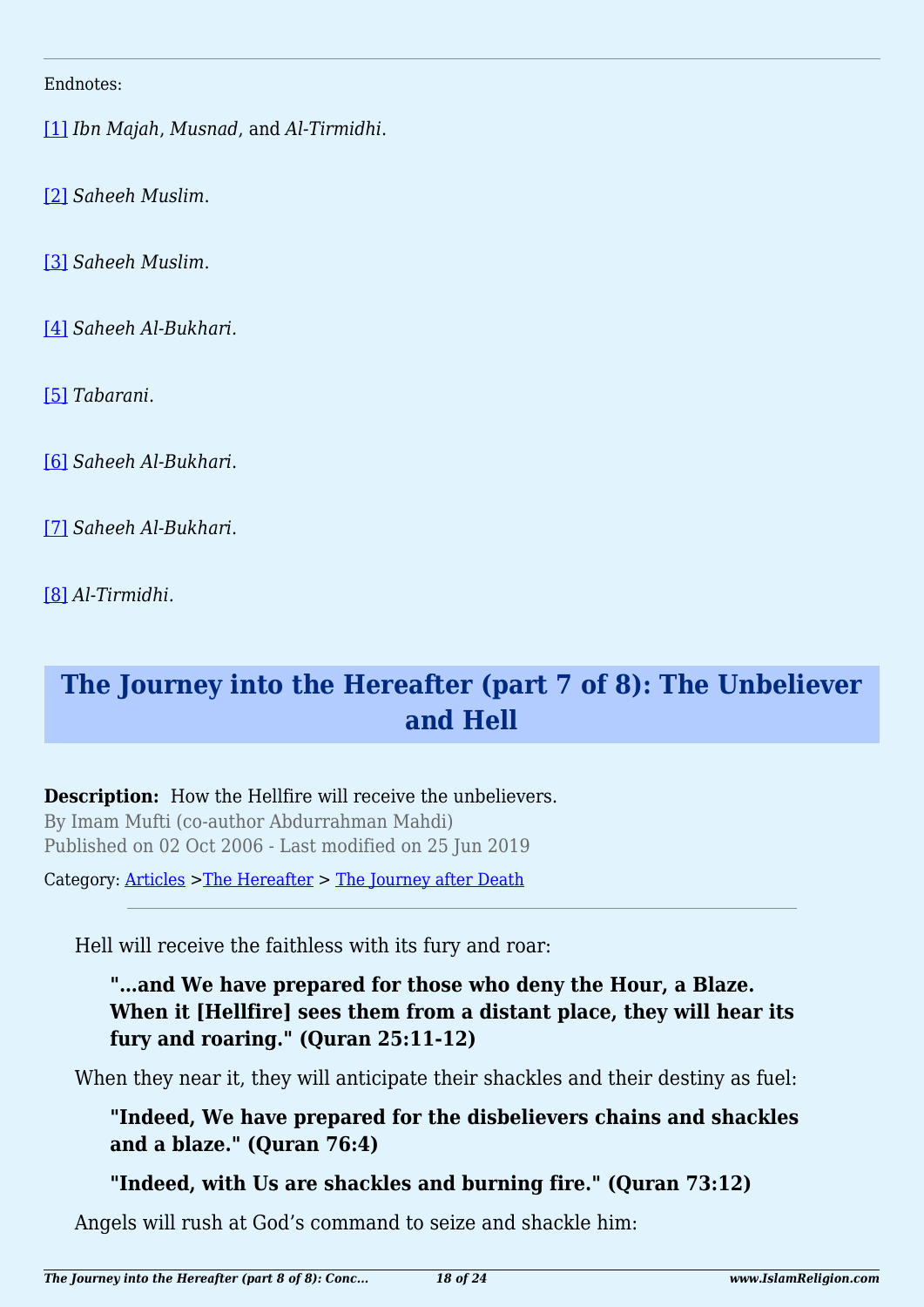**"Seize him and shackle him." (Quran 69:30)**

### **"…and We will put shackles on the necks of those who disbelieved." (Quran 34:33)**

Bound in chains…

### **"…a chain whereof the length is seventy cubits." (Quran 69:32)**

…he will be dragged along:

### **"When iron collars will be rounded over their necks, and the chains, they shall be dragged along." (Quran 40:71)**

While they are being tied down, chained, and dragged to be thrown into Hell, they will hear its rage:

### **"And for those who disbelieved in their Lord is the punishment of Hell, and wretched is the destination. When they are thrown into it, they hear from it a [dreadful] inhaling while it boils up. It almost bursts with rage...." (Quran 67:6-8)**

Since they will be driven from the great plain of gathering, naked and hungry, they will beg the inhabitants of Paradise for water:

### **"And the companions of the Fire will call to the companions of Paradise: 'Pour upon us some water, or from whatever God has provided you.' They will say: 'Indeed God has forbidden them both to the disbelievers.'" (Quran 7:50)**

At the same time the faithful in Paradise will be received with honor, made comfortable, and served with delicious banquets, the disbeliever will dine in Hell:

### **"Then indeed, you, the stray, the deniers, will be eating from trees of** *zaqqoom* **and filling your bellies with it." (Quran 56:51-53)**

*Zaqqoom*: a tree whose roots are in the bottom of Hell and which branches into its other levels; its fruit resembles the heads of the devils:

### **"Is that (Paradise) better as hospitality or the tree of** *zaqqoom***? Indeed, We have made it a torment for the wrongdoers. Indeed, it is a tree issuing from the bottom of the Hellfire, its emerging fruits as if it was heads of the devils. And indeed, they will eat from it and fill with it their bellies." (Quran 37:62-66)**

<span id="page-18-1"></span><span id="page-18-0"></span>The wicked will have other food to eat as well, some that chokes, [1] and some like dry, thorny bushes[.\[2\]](#page-21-1)

### **"Nor any food except from the (foul) discharge of wounds; none will eat it except the sinners." (Quran 69:36-37)**

<span id="page-18-2"></span>And to wash down their melancholy meals, an extremely cold mix of their own pus, blood, sweat and wound discharg[e\[3\]](#page-21-2) as well as boiling, scolding water which dissolves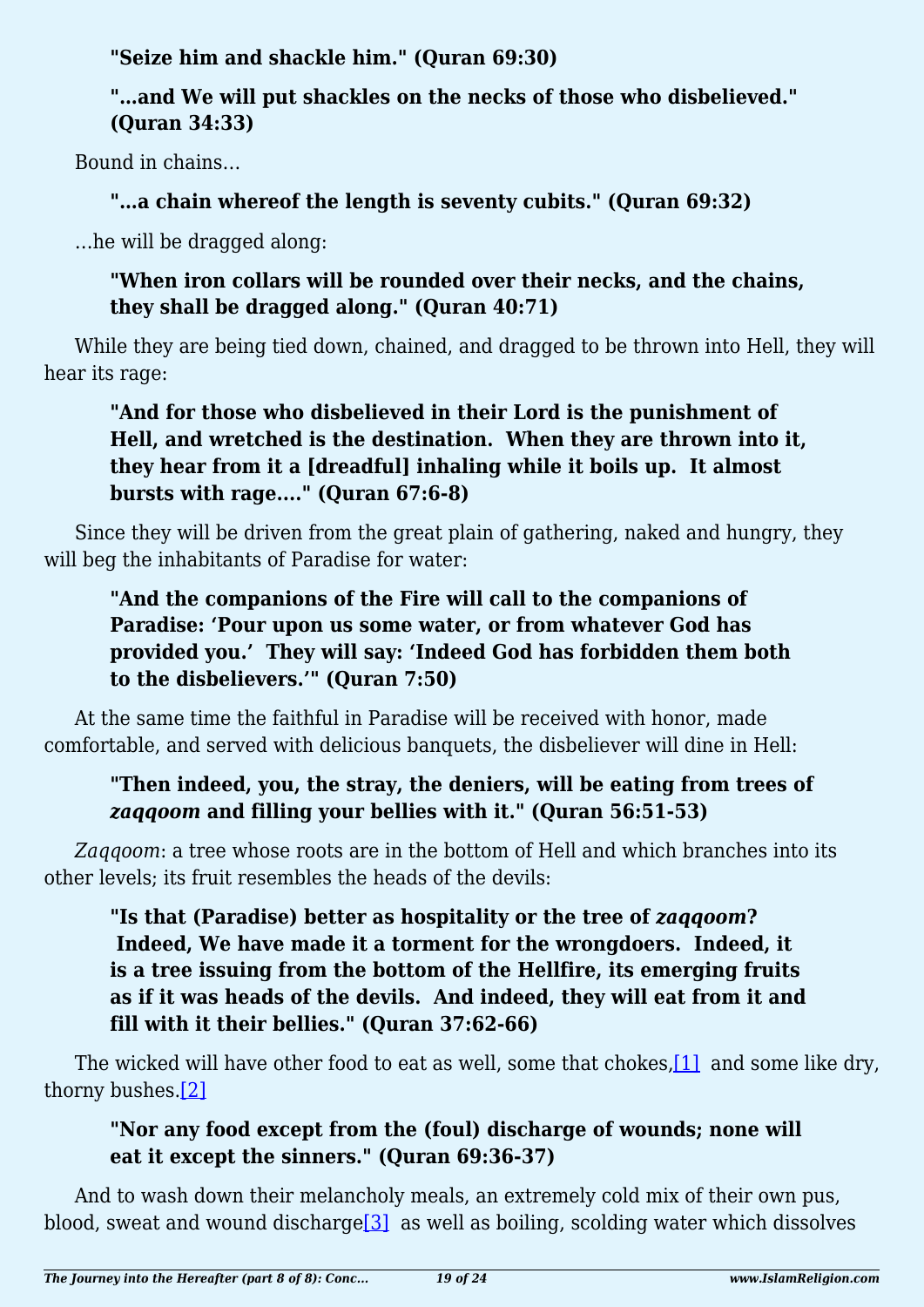their intestines:

### **"…and are given to drink scalding water that will sever their intestines." (Quran 47:15)**

The clothing of the denizens of Hell will be made of fire and pitch:

### **"...but those who disbelieved will have cut out for them garments of fire." (Quran 22:19)**

**"Their garments of liquid pitch and their faces covered by the Fire." (Quran 14:50)**

<span id="page-19-0"></span>Their sandals,[\[4\]](#page-21-3) bed, and canopies will likewise be made of fire;[\[5\]](#page-21-4) a punishment encapsulating the entire body, from heedless head to transgressing toe:

**"Then pour over his head from the torment of scalding water." (Quran 44:48)**

**"On the Day the punishment will cover them from above them and from below their feet and it is said: 'Taste what you used to do.'" (Quran 29:55)**

Their punishment in Hell will vary according to their disbelief and other sins.

**"By no means! He will surely be thrown into the Crusher. And what can make you know what is the Crusher? It is the fire of God, [eternally] fueled, which mounts directed at the hearts. Indeed, it [Hellfire] will be closed down upon them. In extended columns." (Quran 104:5-9)**

Every time the skin will burn through, it will be replenished with new skin:

**"Indeed, those who disbelieve in Our verses " We will drive them into a Fire. Every time their skins are roasted through, We will replace them with other skins so they may taste the punishment. Indeed, God is ever Exalted in Might and Wise." (Quran 4:56)**

Worst of all, the punishment will keep increasing:

### **"So taste [the penalty], and never will We increase you except in torment." (Quran 78:30)**

The psychological effect of this punishing chastisement will be tremendous. A chastisement so severe that its sufferers will cry out for it to be multiplied on those who led them astray:

### **"They will say: 'Our Lord, whoever brought this upon us " increase for him double punishment in the Fire.'" (Quran 38:61)**

The daring will make their first attempt to break out, but:

**"And for them are maces of iron. Every time they want to get out of**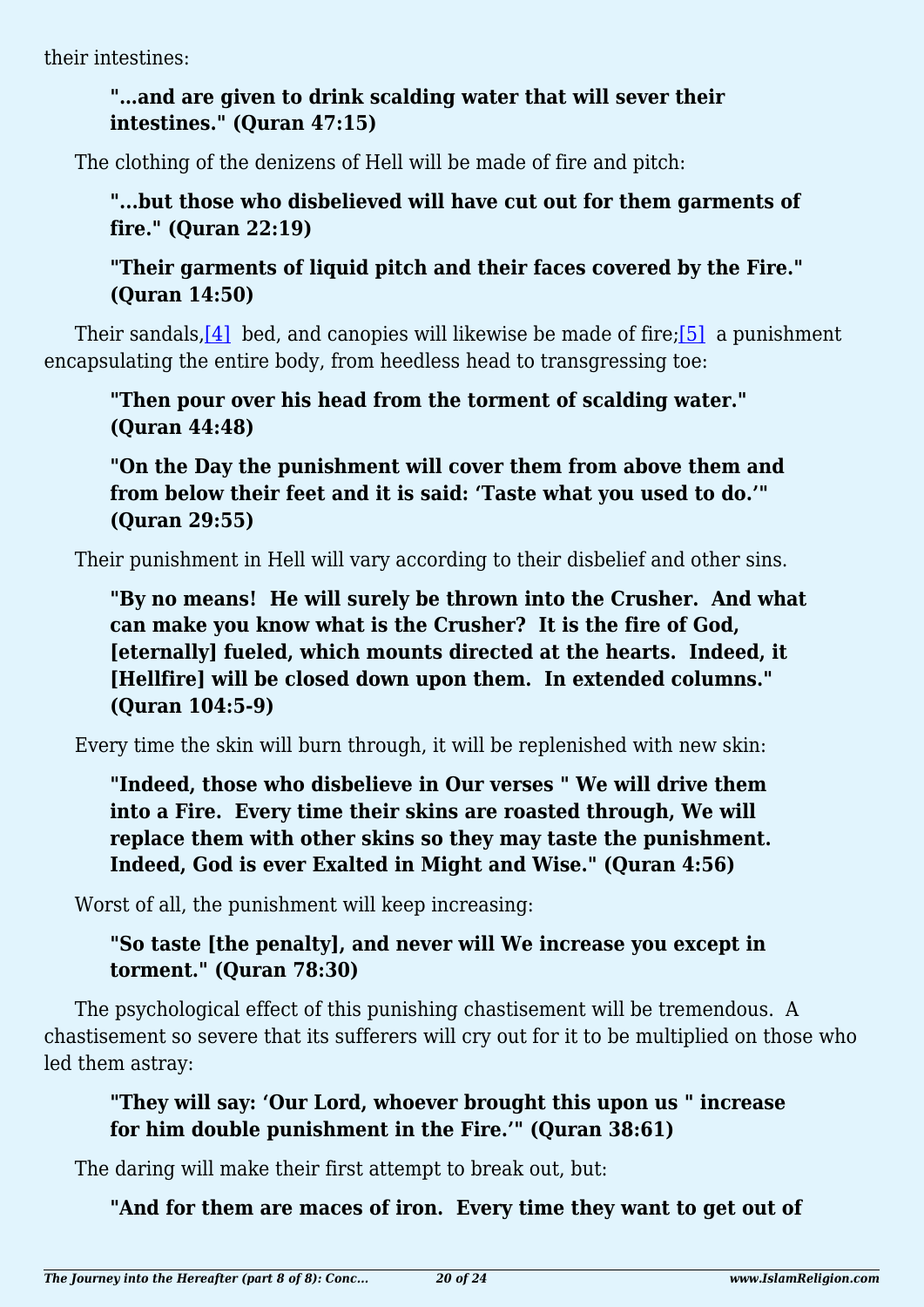#### **it from anguish, they will be returned to it, and [it will be said]: 'Taste the punishment of the Burning Fire!'" (Quran 22:21-22)**

After failing several times, they will seek assistance from Iblees, the Great Satan himself.

**"And Satan will say when the matter has been concluded: 'Indeed, God had promised you the promise of truth. And I promised you, but I betrayed you. But I had no authority over you except that I invited you, and you responded to me. So do not blame me; but blame yourselves. I cannot be called to your aid, nor can you be called to my aid. Indeed, I deny your association of me [with God] before. Indeed, for the wrongdoers is a painful punishment.'" (Quran 14:22)**

Giving up on Satan, they will turn to the angels guarding Hell to get their torment reduced, even if just for a day:

### **"And those in the Fire will say to the keepers of Hell: 'Supplicate your Lord to lighten for us [even] one day from the punishment.'" (Quran 40:49)**

Awaiting the response for as long as God wills, the guards will come back and ask:

### **"'Did there not come to you your messengers with clear proofs?' They will say, 'Yes.' They (Hell's keepers) will reply: 'Then supplicate yourselves, but the supplication of the disbelievers is nothing but (an exercise in) futility.'" (Quran 40:50)**

Losing hope in the reduction of punishment, they will seek death. This time they will turn to the Hell's Chief Keeper, the angel, Malik, pleading to him for forty years:

### **"And they will call: 'O Malik, let your Lord put an end to us!...'" (Quran 43:77)**

His curt rebuttal after a thousand years will be:

### **"…Indeed, you will remain." (Quran 43:77)**

Eventually, they will return to He Whom they refused to turn to in this world, asking for one last chance:

**"They will say, 'Our Lord, our wretchedness overcame us, and we were a people astray. Our Lord, remove us from it, and if we were to return [to evil], we would indeed be wrongdoers.'" (Quran 23:106-107)**

God's respond will be thus:

### **"Remain despised therein and do not speak to Me." (Quran 23:108)**

The pain from this response will be worse than their fiery torment. For the disbeliever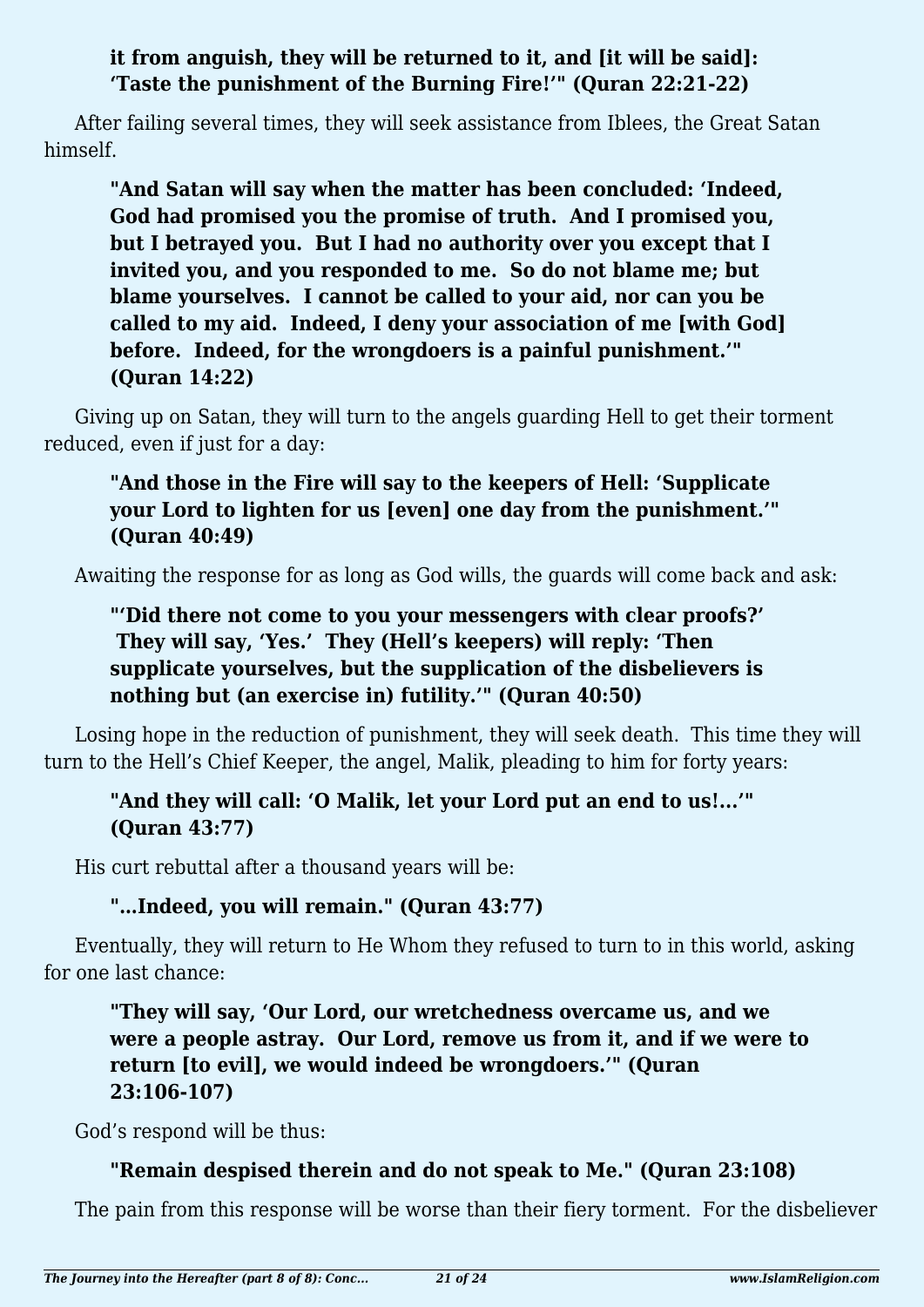will know his stay in Hell will be for an eternity, his omission from Paradise absolute and final:

### **"Indeed, those who disbelieve and commit wrong " never will God forgive them, nor will He guide them to a path except the path of Hell; they will abide therein forever. And that, for God, is easy." (Quran 4:168-169)**

The greatest deprivation and sorrow for an unbeliever will be spiritual: he will be veiled from God and will be deprived of seeing Him:

#### **"No! Indeed, from their Lord, that Day, they will be partitioned." (Quran 83:15)**

Just like they refused to "see" Him in this life, they will be separated from God in the next life. The faithful will jeer at them.

### **"So Today, those who believed are laughing at the disbelievers, on adorned couches, observing. Have the disbelievers [not] been rewarded [this Day] for what they used to do?" (Quran 83:34-36)**

Their total despair and grief will culminate when death is brought in the form of a ram and slaughtered in front of them, so they know no refuge will ever be found in a final dissolution.

### **"And warn them, (O Muhammad), of the Day of Regret, when the matter will be concluded; and yet they are heedless, and they do not believe!" (Quran 19:39)**

<span id="page-21-0"></span>Endnotes:

[\[1\]](#page-18-0) Quran 72:13.

<span id="page-21-1"></span>[\[2\]](#page-18-1) Quran 88:6-7.

<span id="page-21-2"></span>[\[3\]](#page-18-2) Quran 78:24-25.

<span id="page-21-3"></span>[\[4\]](#page-19-0) *Saheeh Muslim*.

<span id="page-21-4"></span>[\[5\]](#page-19-0) Quran 7:41.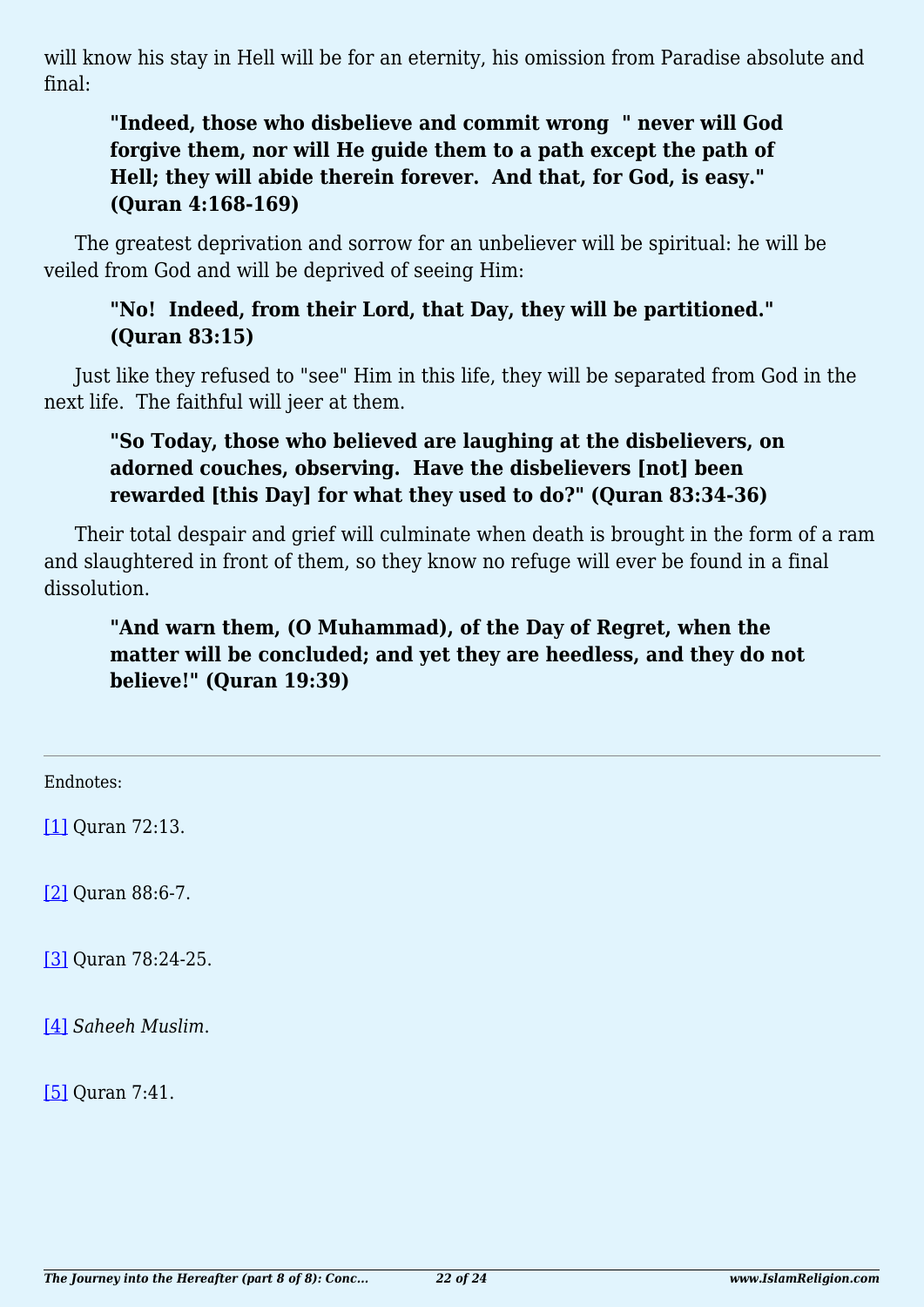### **The Journey into the Hereafter (part 8 of 8): Conclusion**

**Description:** Some reasons for the existence of Paradise and Hell. By Imam Mufti (co-author Abdurrahman Mahdi) Published on 02 Oct 2006 - Last modified on 25 Jun 2019

Category: [Articles](http://www.islamreligion.com/articles/) >[The Hereafter](http://www.islamreligion.com/category/59/) > [The Journey after Death](http://www.islamreligion.com/category/62/)

Muhammad, the Prophet of Islam, who passed away in 632, related:



"This world is a prison for the believer, but for the disbeliever it is a Paradise. While for the disbeliever, the Hereafter will be a prison, but for the believer, it will be his Paradise."

Once, in the early period of Islam, a poor Christian happened upon one of the great scholars of Islam, who was at the time mounted upon a fine horse and clad in fine garments. The Christian recited to the well-to-do Muslim the *hadeeth* quoted above, before remarking: **"Yet I stand before you a non-Muslim, poor and destitute in this world, while you are a Muslim, rich and prosperous."** The scholar of Islam replied: **"Indeed so. But if you knew the reality of what might await you (of eternal punishment) in the Hereafter, you would consider yourself now to be in Paradise by comparison. And if you knew the reality of what might await me (of eternal bliss) in the Hereafter, you would consider me now to be in prison by comparison."**

Thus, it is from the great mercy and justice of God that he created Heaven and Hell. Knowledge of the Hellfire serves to dissuade man from wrong-doing while a glimpse into the treasures of Paradise incites him towards good deeds and righteousness. Those who deny their Lord, work evil and are unrepentant will enter Hell: a place of real pain and suffering. While the reward for righteousness is the place of unimaginable physical beauty and perfection that is His Paradise.

Often, people testify to the goodness of their own souls by claiming that any good they do is purely and solely out of a genuine love of God or to live by a universal moral and virtuous code, and for that, they do not need any sticks or carrots. But when God speaks to man in the Quran, He does so knowing the fickleness of his soul. The delights of Paradise are real, physical, tangible delights. Man can begin to appreciate just how